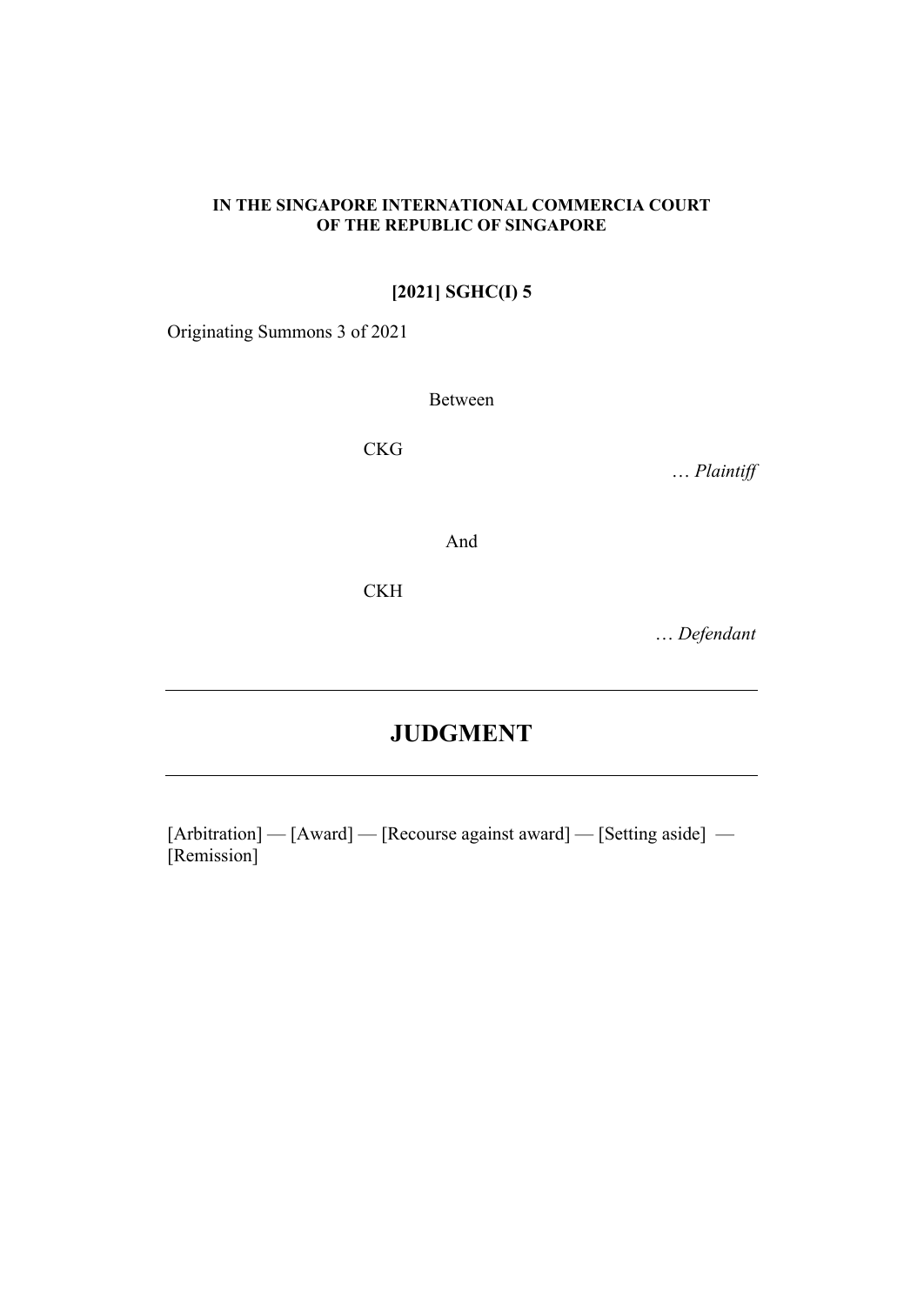# **TABLE OF CONTENTS**

| <b>COURT'S APPROACH TO AN APPLICATION TO SET ASIDE</b>        |  |
|---------------------------------------------------------------|--|
|                                                               |  |
| THE PLAINTIFF'S APPLICATION TO THE TRIBUNAL FOR AN ADDITIONAL |  |
|                                                               |  |
|                                                               |  |
| SUSPENSION OF THE SETTING ASIDE PROCEEDINGS 31                |  |
|                                                               |  |
|                                                               |  |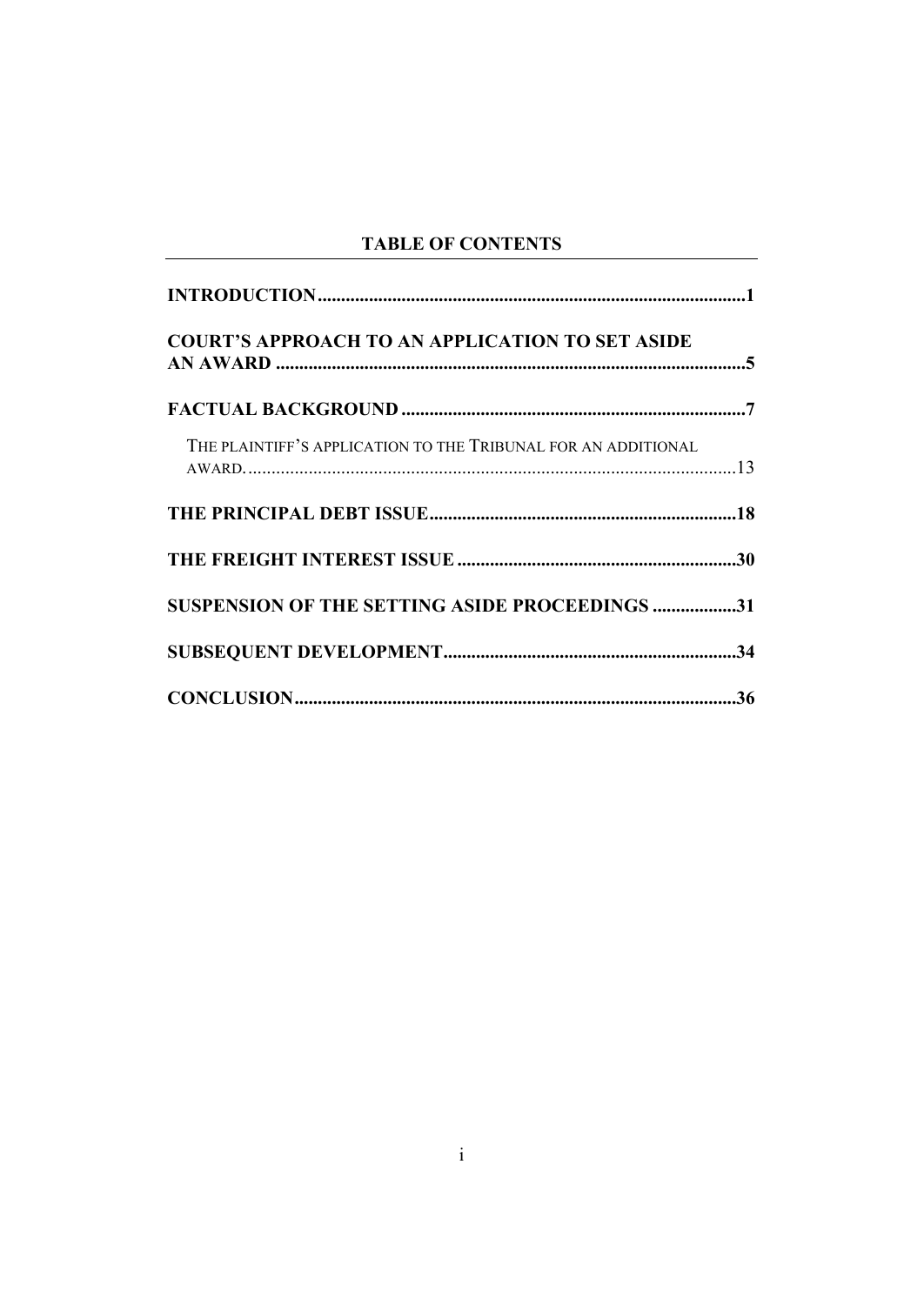**This judgment is subject to final editorial corrections approved by the court and/or redaction pursuant to the publisher's duty in compliance with the law, for publication in LawNet and/or the Singapore Law Reports.**

### **CKG v CKH**

#### **[2021] SGHC(I) 5**

Singapore International Commercial Court — Originating Summons 3 of 2021 Jeremy Lionel Cooke IJ 8 June 2021

18 June 2021 Judgment reserved.

#### <span id="page-2-0"></span>**Jeremy Lionel Cooke IJ:**

#### <span id="page-2-1"></span>**Introduction**

1 By an Originating Summons dated 25 November 2020, the plaintiff, which was the Respondent in the arbitration to which the Originating Summons relates ("the Arbitration"), sought the setting aside of paragraphs 491–492 and 519–524, together with the dispositive section ("the Dispositive Section"), or parts of it, of a Final Arbitral Award dated 21 August 2020, corrected by two Memoranda of Corrections to the Final Award dated 2 October 2020 and 5 November 2020 ("the Award") in which the arbitral tribunal ("the Tribunal") found that the plaintiff was liable to the defendant in damages amounting to US\$8,512,789.88 and IDR15,126,969,785 whilst the defendant was liable in damages to the plaintiff in the lesser sum of IDR29,918,809,545.86. Interest was awarded on the sums in question and the plaintiff was ordered to pay the defendant's costs and the defendant's costs of the Arbitration. The application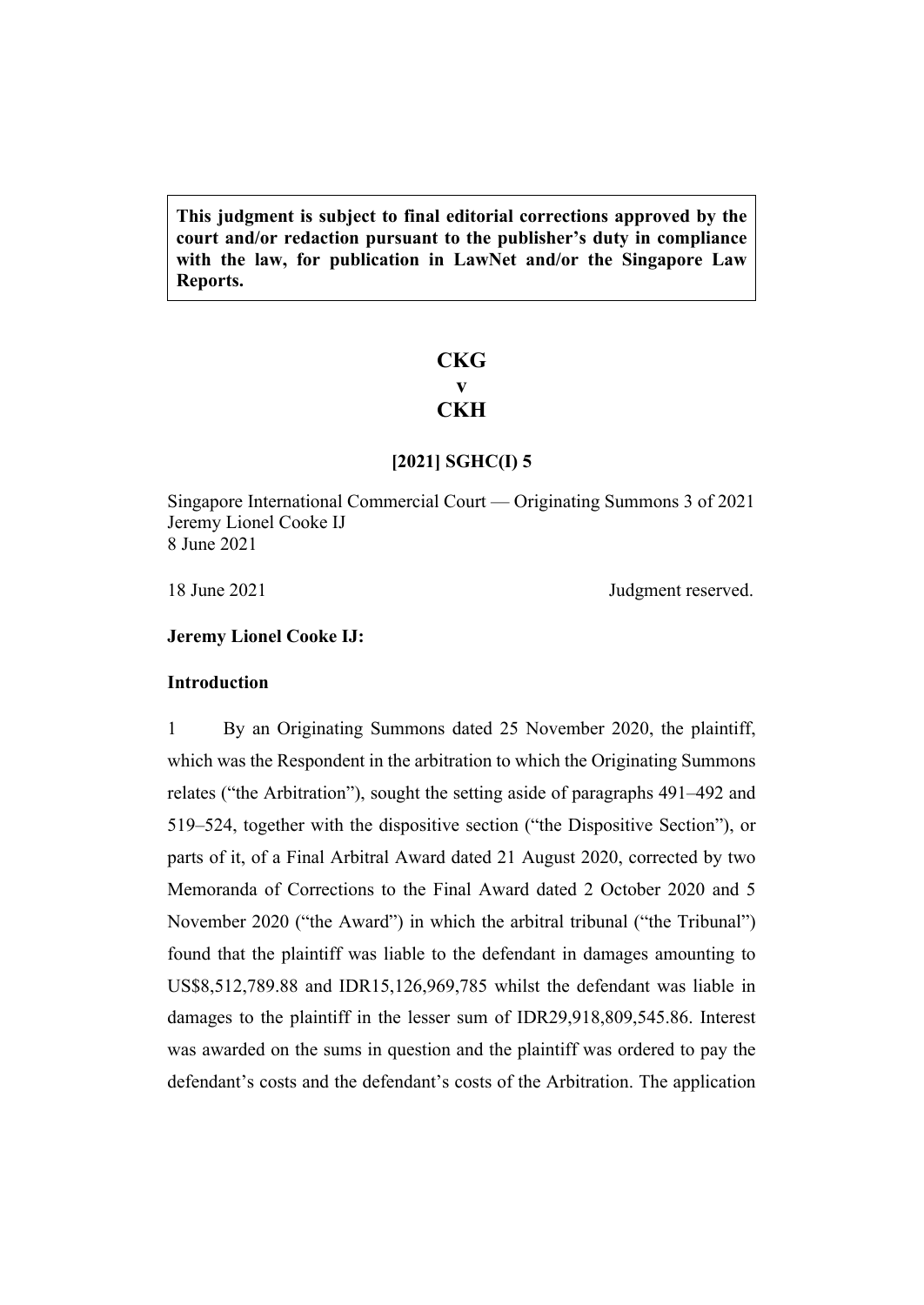is made on the basis that the Tribunal failed to consider and take into account a debt owed by the defendant to the plaintiff in relation to freight and taxes for logs already supplied ("the Principal Debt") which, it is said, when put into the equation constituted by the claims, set-offs and cross claims asserted by the parties, would have resulted in a net sum being owed by the defendant to the plaintiff, and which would then have impacted on the interest and costs figures set out in the paragraphs of the Award to which reference has been made. The plaintiff also submits that, not only did the Tribunal fail to determine the amount of the Principal Debt ("the Principal Debt Issue") but it also failed to decide an issue as to the rate of interest to be awarded on the plaintiff's counterclaim for freight due after 21 December 2011("the Freight Interest Issue").

2 The basis of the application for the setting aside of the Award is that the Tribunal failed to exercise the authority that the parties had granted to it pursuant to Article 34(2)(a)(iii) of the UNCITRAL Model Law on International Arbitration ("the Model Law") read with section 3 of the International Arbitration Act (Cap 143A, 2002 Rev Ed) ("IAA") (which provides that the Model Law shall have the force of law in Singapore) and/or that a breach of natural justice occurred in connection with the making of the Award by which the rights of the plaintiff had been prejudiced, in breach of section 24(*b*) of the IAA. It is said that the Tribunal failed to consider the issues (namely the Principal Debt Issue and the Freight Interest Issue) which had been submitted to it for determination *infra petita* under Art 34(2)(a)(iii) of the Model Law and/or went against the agreed position of the parties, which also constituted a breach of natural justice.

3 The terms of Article 34 of the Model Law, so far as relevant, read thus: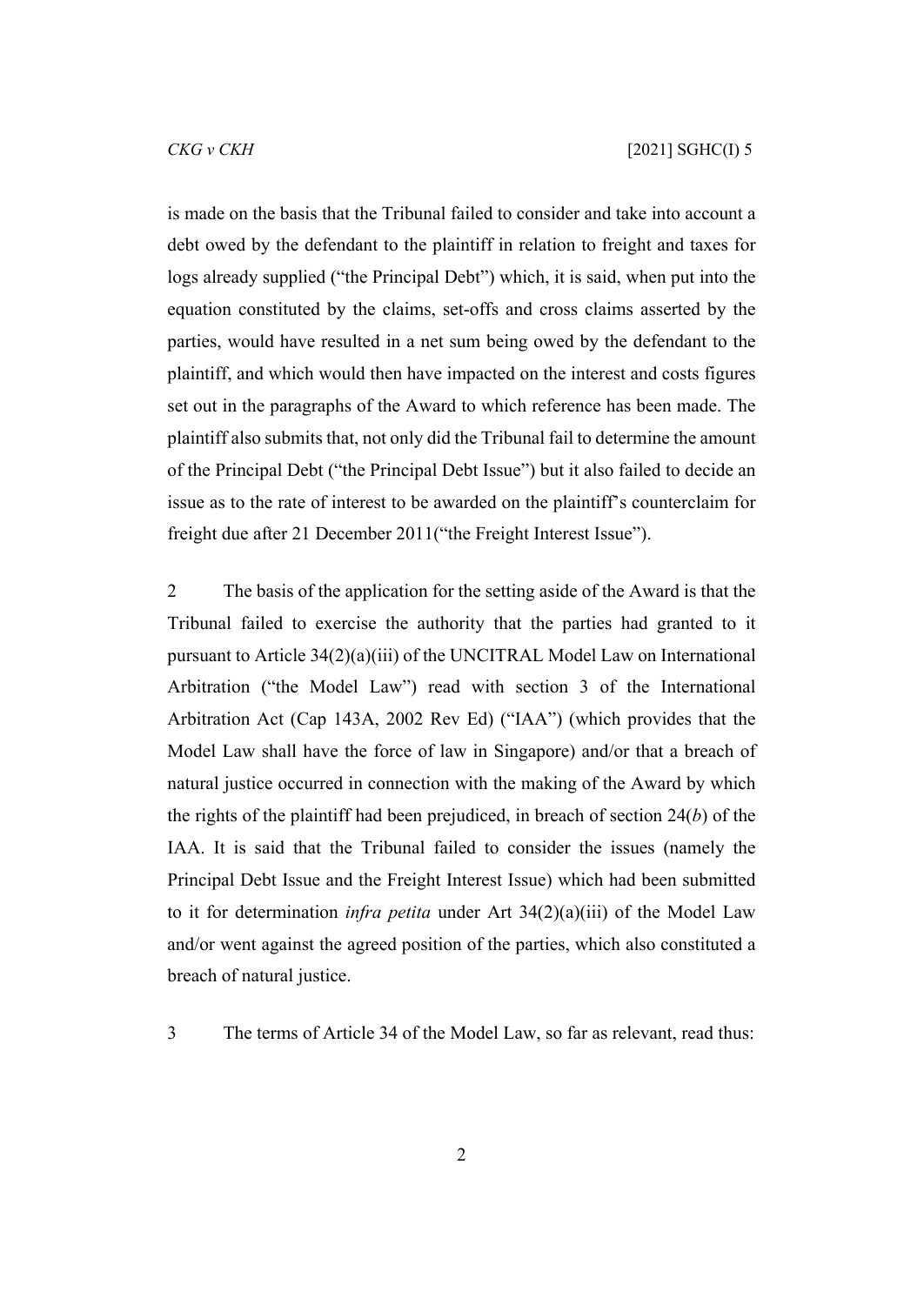(2) An arbitral award may be set aside by the court specified in article 6 only if:

> (*a*) the party making the application furnishes proof that:

> > …..

…

(iii) the award deals with a dispute not contemplated by or not falling within the terms of the submission to arbitration, or contains decisions on matters beyond the scope of the submission to arbitration, provided that, if the decisions on matters submitted to arbitration can be separated from those not so submitted, only that part of the award which contains decisions on matters not submitted to arbitration may be set aside;

(4) The court, when asked to set aside an award, may, where appropriate and so requested by a party, suspend the setting aside proceedings for a period of time determined by it in order to give the arbitral tribunal and opportunity to resume the arbitral proceedings or to take such other action as in the arbitral tribunal's opinion will eliminate the grounds for setting aside.

4 Section 24(*b*) of the IAA reads thus:

**24**. Notwithstanding Article 34 (1) of the Model Law, the General Division of the High Court may, in addition to the grounds set out in Article 34(2) of the Model Law, set aside the award of the arbitral tribunal if —………

> (*b*) a breach of the rules of natural justice occurred in connection with the making of the award by which the rights of any party have been prejudiced.

5 The defendant's position is that the application is in substance a disguised appeal against the substantive findings of the Tribunal which the court should not countenance:

(a) The defendant also submits that the Principal Debt Issue was raised by the plaintiff only as a defence to the defendant's claim for the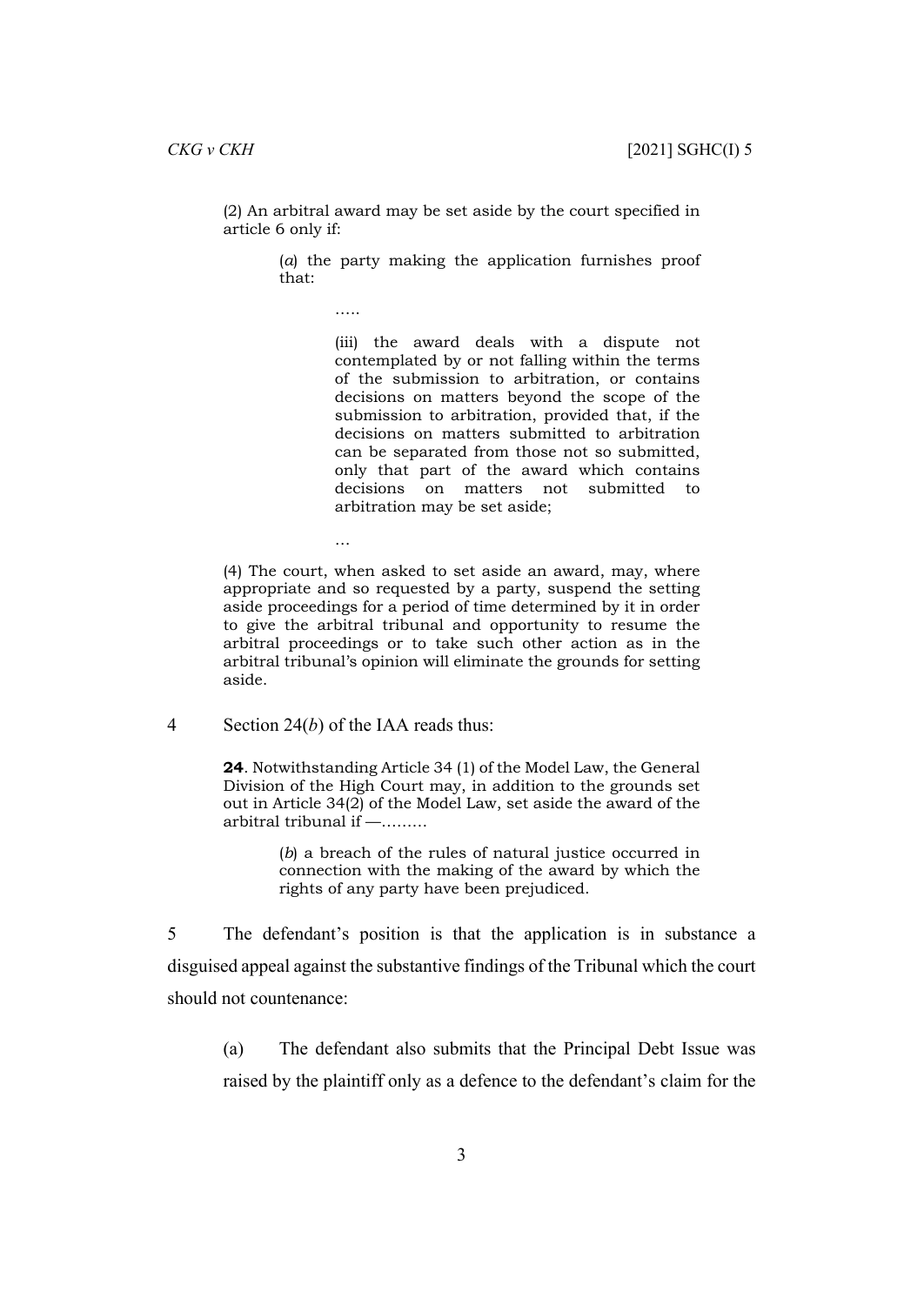breach of outstanding log supply obligations, as part of the Debt-to-Log Conversion which enabled the plaintiff, in defined circumstances (which on the Tribunal's finding, did not apply here), to set off the Principal Debt against its obligations to supply logs, on an agreed Debt-to-Log Conversion ratio. The basis of the Debt-to-Log Conversion and the parties' respective rights for the supply of logs and payment were set out in the agreed Minutes of a Meeting on 8 April 2011 ("the 8 April Meeting Minutes"), signed by the parties and which was accepted as an enforceable agreement between them.

(b) The defendant contended that the Principal Debt issue was not raised as a defence to any claim for damages for undersupply of logs as opposed to a defence on the Debt-to-Log Conversion. There was no pleaded counterclaim for the Principal Debt, which in itself was said to be a requirement for a set-off. The defendant submitted that in those circumstances, it was not possible for the Tribunal to consider whether there could be an equitable set-off of the Principal Debt against damages for breach of the supply obligation and that therefore there was no failure by the Tribunal to consider an issue and no breach of natural justice.

(c) The defendant further submits that there was no sufficient evidence to support the Principal Debt and that, as the defence would have failed, there was no prejudice to the plaintiff in the matter not being decided.

(d) The Freight Interest Issue was determined by the Tribunal with a grant of interest, albeit not at the contractual rate, which was the plaintiff's primary case, but at the alternative rate which it sought.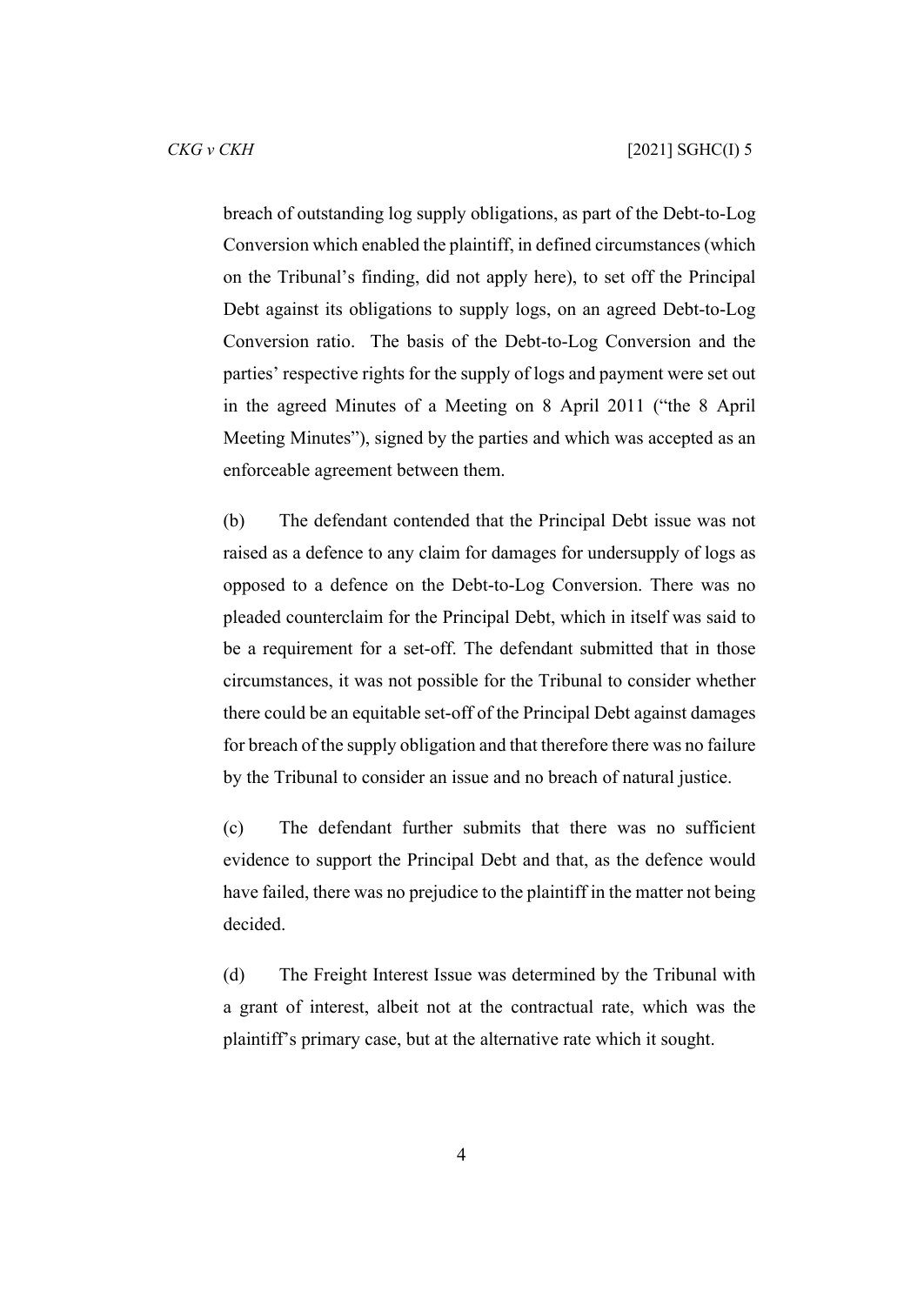#### <span id="page-6-0"></span>**Court's approach to an application to set aside an award**

6 The parties referred to a number of authorities, but there was no real difference in the submissions as to the principles to be applied in an application of this kind, although there was a difference of emphasis, as might be expected.

7 The authorities are clear in saying that there is no room for the court to interfere with an award on the basis of mistakes made by the arbitrators, whether in determining issues of law or in their function as finders of fact. When parties agree to go to arbitration, they accept, for better or worse, the appointed tribunal and the limitations to the right of challenge that are imposed by the particular law or rules which govern the arbitration in question. The policy which the court adopts is one of minimal curial intervention, and an essentially pro-arbitration approach which reads awards without seeking to construe them as a statute or adopting an overly technical stance, with a view to according them the finality that an arbitration is intended to bring about: see *TMM Division Maritima SA de CV v Pacific Richfield Marine Pte Ltd* [2013] 4 SLR 972 at [125], *Soh Beng Tee & Co Ltd v Fairmount Development Pte Ltd* [2007] 3 SLR(R) 86 ("*Soh Beng Tee*") at [91].

8 It is common ground that, where a party challenges an award on the ground of a breach of natural justice, four questions arise, namely: which rule of natural justice was breached; how that rule was breached; the connection between the breach and the making of the award; and how the breach prejudiced the challenging party's rights: *Soh Beng Tee* at [29] affirming *John Holland Pty Ltd v Toyo Engineering Corp* [2001] 1 SLR(R) 443. Counsel for the defendant emphasised the need for "actual or real prejudice" as a result of any apparent breach as meaning that it "must, at the very least, have actually altered the final outcome of the arbitral proceedings in some meaningful way" (*Soh Beng Tee* at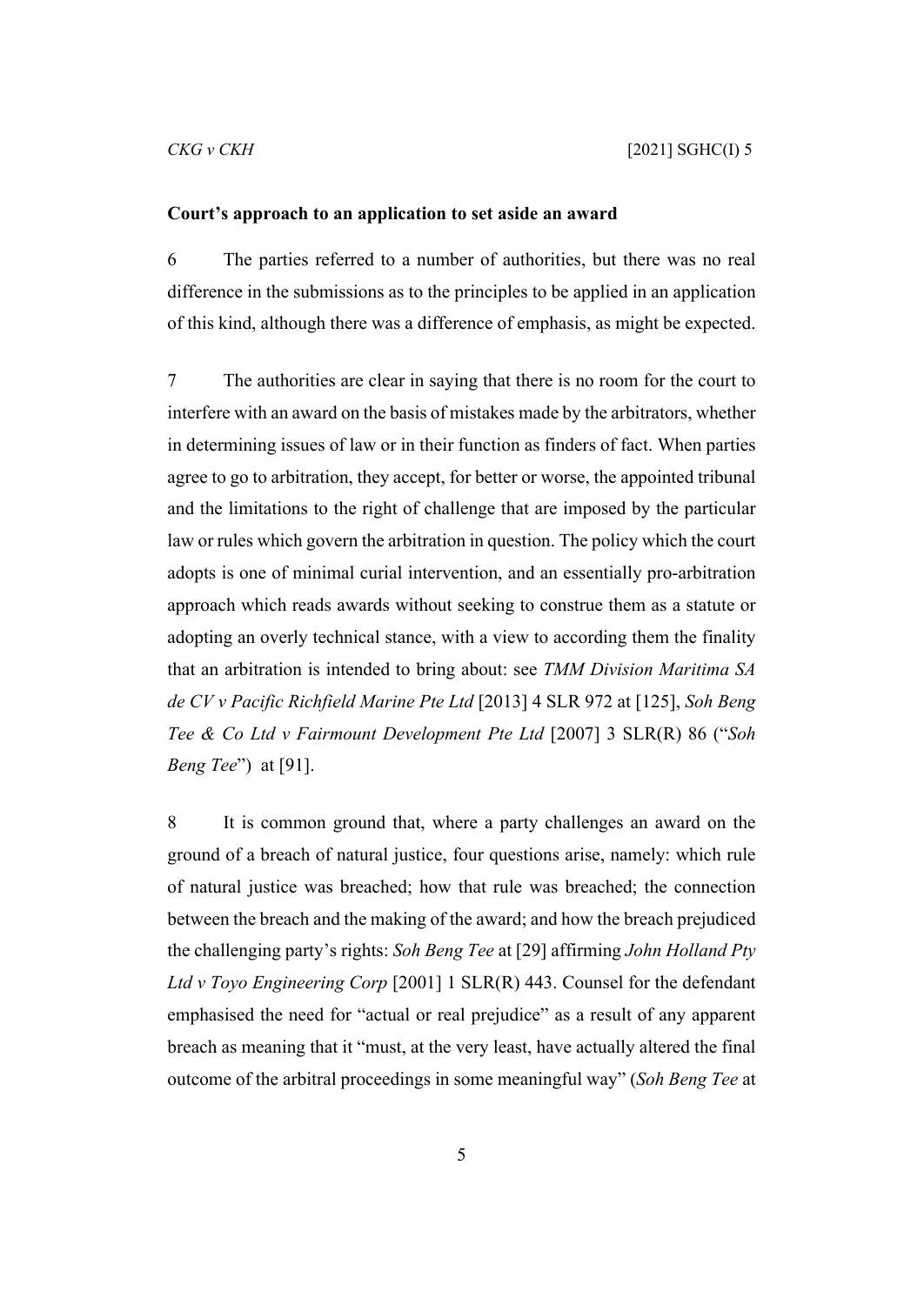[91]). Serious errors of law and/or fact do not of themselves amount to a breach of the rules of natural justice.

9 Whereas Article 34(2)(a)(iii) of the Model Law refers to awards which deal with matters outside the scope of the arbitration, it is also common ground that a tribunal is bound to consider all the issues that are raised by the parties in the reference. To fail to consider an important issue that has been pleaded is a breach of natural justice because, in such a case, the arbitrator would not bring his or her mind to bear on an important aspect of the dispute before the tribunal (*AKN v ALC* [2015] 3 SLR 488 ("*AKN*") at [46]). In *CRW Joint Operation v PT Perusahan Gas Negara (Persero) TBK* [2011] 4 SLR 305 ("*CRW*"), the Singapore Court of Appeal expressly stated that a failure on the part of a tribunal to decide matters submitted to it, was a failure to exercise the authority that the parties had granted and could therefore be a breach of Article 34(2)(a)(iii). This does not mean a failure by an arbitral tribunal to deal with *every* issue referred it will render the award liable to be set aside. The significance of the issue that was not decided has to be considered in relation to the award as a whole and the question of prejudice to the complaining party.

10 The defendant emphasised the reference made by the Singapore Court of Appeal in *AKN* to the need for a consideration of the *pleaded* issues as an essential feature of the rule of natural justice enshrined in the Latin adage, *audi alteram partem*. The primary places in which to ascertain what was in issue are the pleadings and the list of issues. Whilst the Court of Appeal in *AKN* stated that it would usually be a matter of inference, rather than of explicit indication, that the arbitrators had wholly omitted an important issue, that inference, if it was to be drawn, must be shown to be clear and virtually inescapable. It is clear, however, that there is no requirement for an issue to be pleaded as such, if there plainly is an issue which has been raised before the tribunal, and which the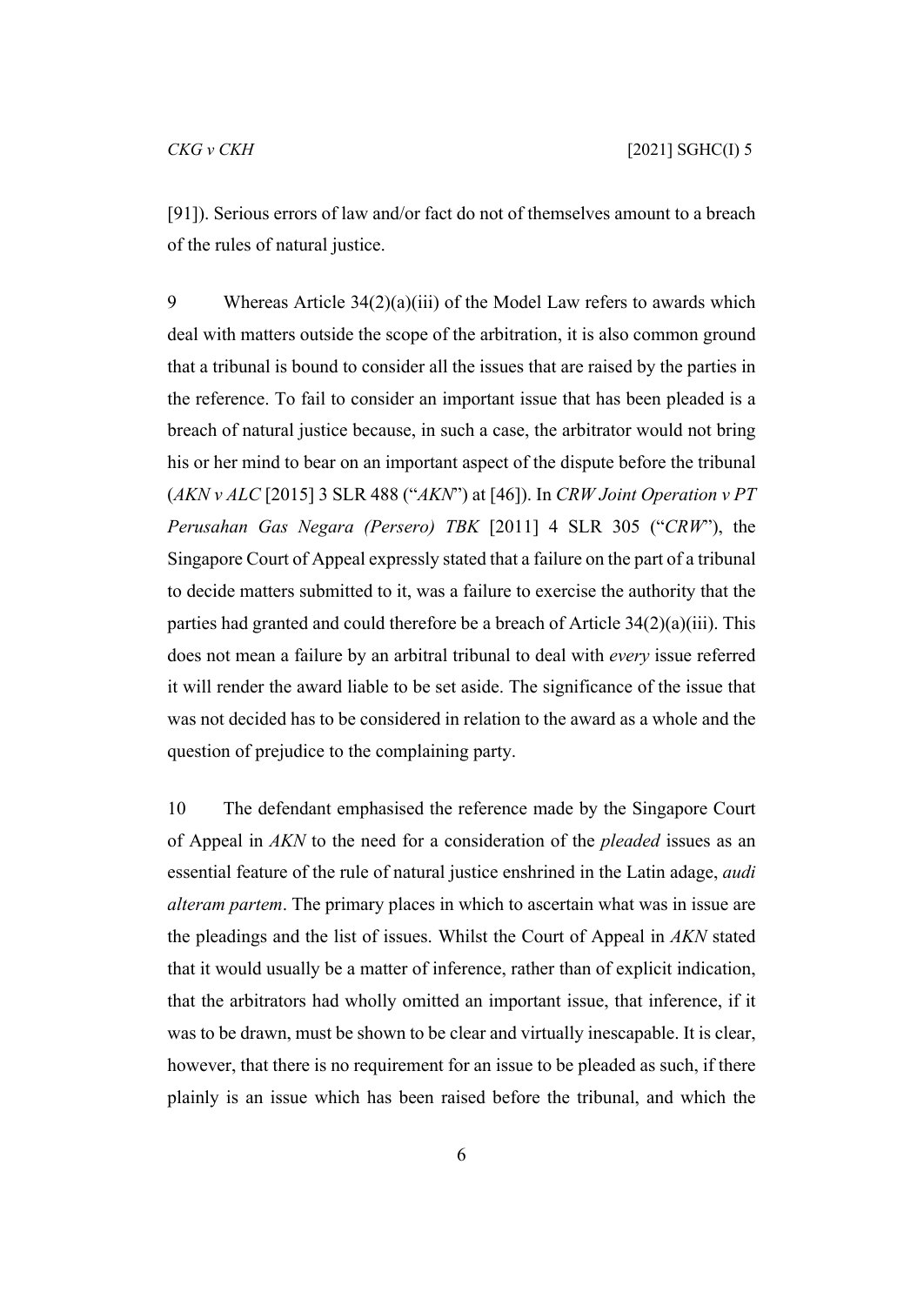tribunal ought to resolve in order to do justice between the parties. Where natural justice is concerned, each party must have the opportunity to put its case and have it determined by the chosen tribunal with the other party given a full opportunity to meet it. In the Singapore Court of Appeal decision in *BLC and others v BLB and another* [2014] 4 SLR 79, the court considered the pleadings, the lists of issues and the parties' written submissions in order to determine what was truly in issue between the parties, and it may be necessary to look at the way in which the case is put in opening and closing oral submissions also.

11 In my judgement, it is clear that the court must look at the conduct of the reference as a whole in order to determine whether the arbitrators have or have not considered an important issue placed before them. If a party seeks to put forward a case which it did not make before the tribunal, but, on seeing the result, wished it had made, that would be a misuse of the right of challenge because there would be no breach of the rules of natural justice at all. If, however, there was an issue which was common ground between the parties and was therefore not the subject of express pleading, but which the tribunal ignored, forgot or overlooked, there would be a breach of natural justice in the arbitrators' failure to take it into account, if it was material in the overall context of the arbitration.

12 It is common ground that the application of Article 34(2) of the Model Law and the application of section 24(*b*) of the IAA leads to the same result.

#### <span id="page-8-0"></span>**Factual background**

13 The dispute which led to the Arbitration concerned an agreement for the defendant to sell all of its interests in certain timber concessions in Indonesia to the plaintiff in exchange for US\$8m and a three-year supply of round logs for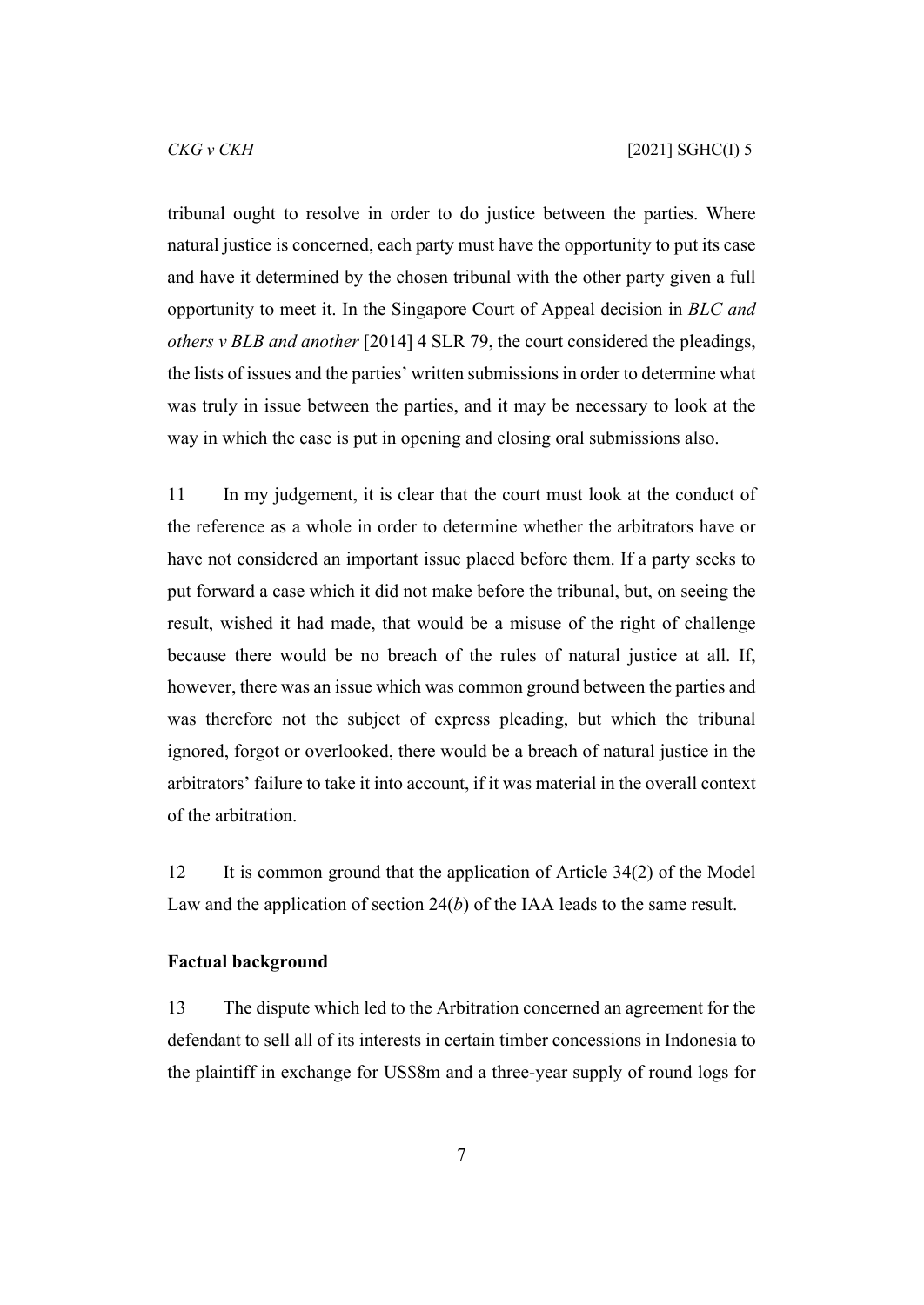use in the defendant's plywood factory. On 18 September 2009, the parties concluded a Master Agreement which annexed four documents, including, *inter alia*, the Round Logs Supply Memorandum of Agreement ("the MOA") and a Reconciliation and Settlement Deed dated 18 December 2009. The MOA provided that the plaintiff should supply specified quantities of round logs on a Free-on-Board basis alongside jetties in Sumatra and for the defendant to bear all local, national or other taxes, including but not limited to, *Provisi Sumber Daya Hutan* ("PSDH") and *Dana Reboisasai* ("DR") which were initially payable by the plaintiff at the point of logging or export. The Reconciliation Deed was intended to compromise several existing obligations owed by the parties and their failures prior to entry into the Master Agreement. The terms of the Reconciliation Deed required the parties to pay various sums to each other and for the plaintiff to deliver logs to the defendant (distinct from the obligations in the MOA), such logs being termed the "Barter Trade Logs" and "Infrastructure Logs".

14 The most important document upon which much of the dispute centred was the signed and agreed Meeting Minutes of 8 April 2011 ("the 8 April Meeting Minutes"). The Tribunal referred to this as an enforceable agreement. The terms are as follows:<sup>1</sup>

(a) The defendant was to repay the plaintiff the "sum of IDR 75 Billion for its outstanding debt (PSDH/DR, Freight) and future shipment's PSDH/DR and freight", as set out in Clause 1 of the 8 April Meeting Minutes. This debt arose from the obligations the defendant owed under the MOA and was to be repaid in five monthly instalments which ranged from IDR10bn to IDR20bn per month. The payment deadlines were set at the end of each month, from April 2011 to August 2011 respectively (the "Clause 1 Payment Deadlines");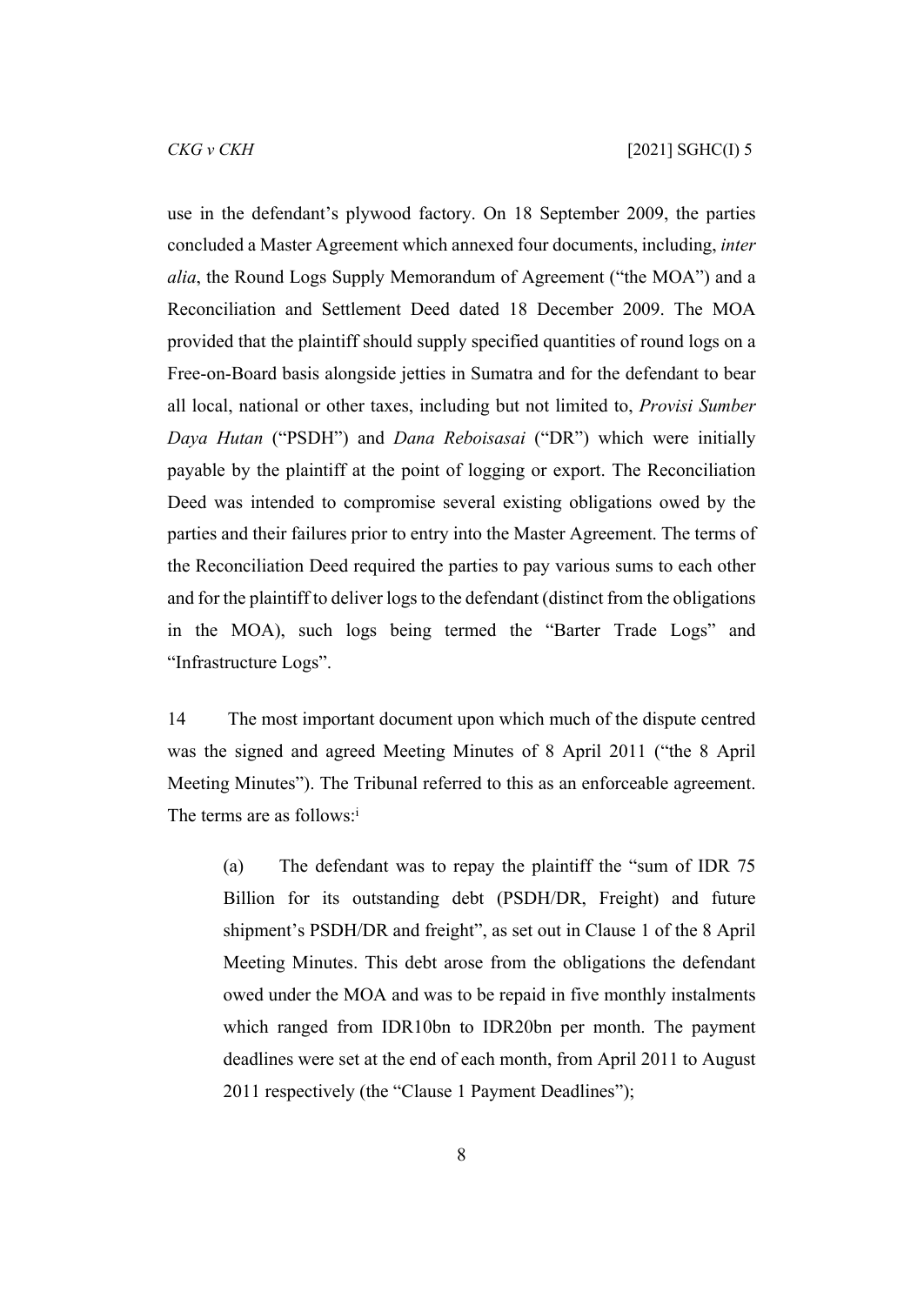(b) The defendant's repayment of those five instalments would be "closely monitored". The defendant was to pay interest of "2% net per month" for any failure to repay and/or late repayment of the monthly instalments; the charges were to be "cumulative until all amounts due is fully paid".

(c) Clause 3 of the 8 April Meeting Minutes also stated that starting from 1 September 2011, the defendant is "fully committed to pay on time and without any delay to settle all outstanding debt arises [sic]". The same 2% net interest rate was to accrue on any shortfall.

(d) The plaintiff and/or its affiliates reserved the right to exercise a contractual set-off by 15 November 2011 via a mechanism set out in Clause 4 of the 8 April Meeting Minutes:

- To cease round logs shipment; [the defendant] and its affiliates will fully indemnify [the plaintiff] … and its affiliates for not delivering any outstanding Round logs as stated in the Master Agreement and Memorandum of Agreement Round logs Supply dated 18 September 2009 and Reconciliation and Settlement Deed in December 2009.
- To reduce round logs volume commitments by all [the defendant]'s outstanding debts. The roundlog volume reduction will be derived from dividing the outstanding debt by IDR320,000/m3 ["*the Debt-to-Log Conversion*"]).
- Both parties will attempt to settle all or any outstanding matters in an amicable manner.

[emphasis in bold italics added]

15 It can be seen from this that the defendant agreed to pay the plaintiff the sum of IDR75bn (approximately US\$5.17m) in respect of outstanding debt (PSDH/DR and freight) for shipments already made and for PSDH/DR and freight on shipments to be made. Provision was made for payment in five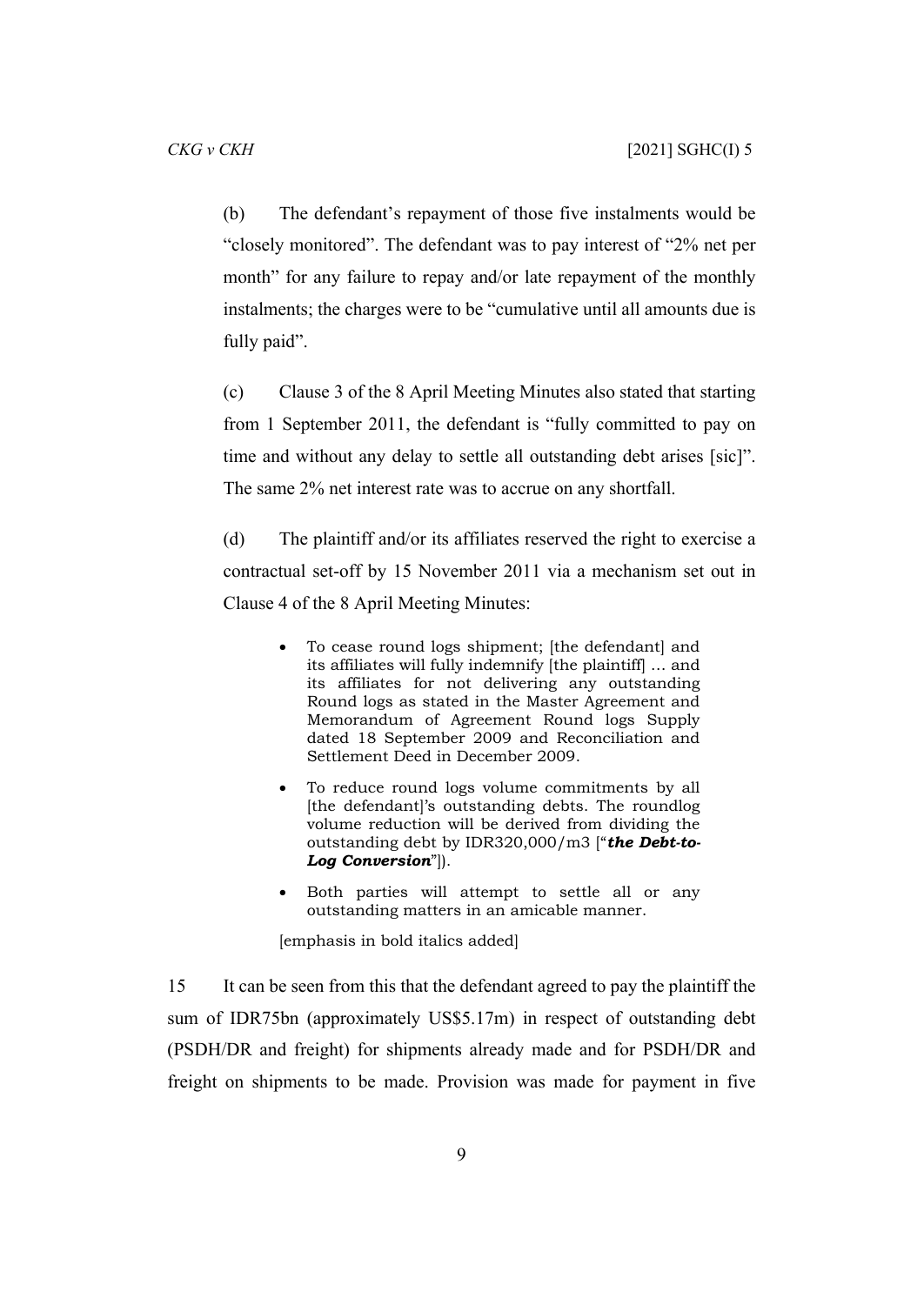instalments between 30 April 2011 and 30 August 2011 with a specified rate of interest for late payment. Further provision as to the interest rate was made for the plaintiff's protection if, by 15 November 2011, there was still a shortfall in payments made. At that point the plaintiff had the option to cease further shipments, or to reduce the volume of shipments by reference to the amount of outstanding debt in a "Debt-to-Log" Conversion, as *per* the mechanism under Clause 4. During the relevant period, between April and 15 November 2011, as found by the Tribunal, there was both a shortfall in the supply of logs by the plaintiff and a failure on the part of the defendant to make the agreed payments. It was on 20 December 2011 that the plaintiff wrote to the defendant informing the latter that it had fulfilled and discharged its log delivery obligations under the MOA and was invoking its right under the Debt-to-Log Conversion to convert the outstanding sums (which is the Principal Debt referred to at [\[1](#page-2-1)]) owed by the defendant to it to discharge its outstanding log supply obligations, whether owed prior to or after 15 November 2011. In other words, the plaintiff was drawing a line under the obligations owed by each party to the other.

16 For present purposes, the key issue which was determined by the Tribunal appears at paragraph 339–383 of the Award. There, the Arbitrators determined that the plaintiff's obligations to supply round logs under the MOA remained unaltered until 15 November 2011, so that it was in breach in failing to supply the agreed quantity of logs in that period. The Debt-to-Log Conversion right could not be exercised before that. In the same period, the Tribunal found that the defendant was in breach in failing to make the monthly payments as set out in the 8 April Meeting Minutes. It also found that any failure to make those payments would result in the imposition of the cumulative interest charge of 2% net per month. Any failure after 1 September 2011 to pay sums in respect of log deliveries thereafter would also attract the same interest charge.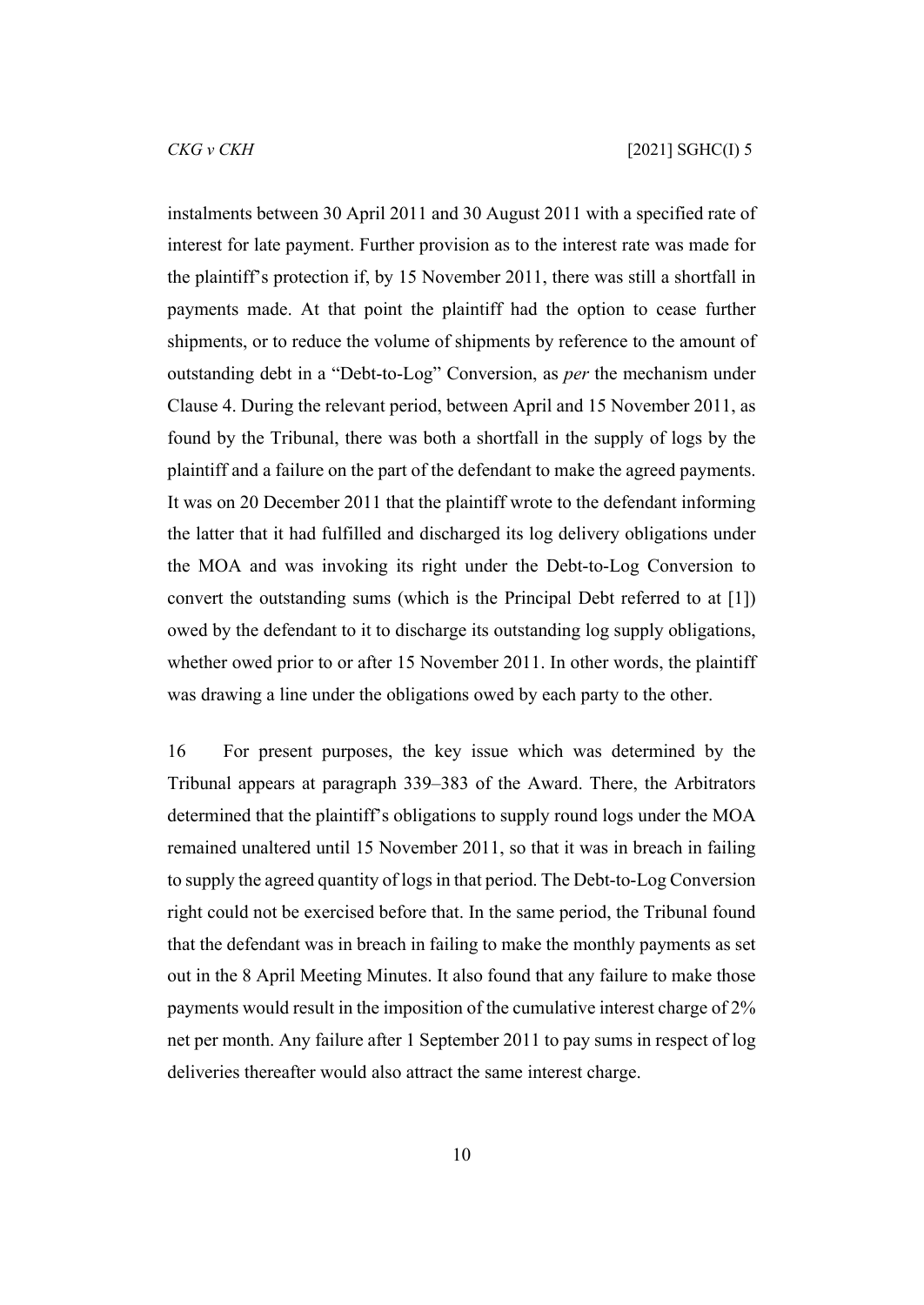17 The Tribunal held that an attempt to settle all or any outstanding matters in an amicable manner in accordance with the last part of Clause 4 was a prerequisite of the exercise of any of the options given to the plaintiff in that clause. Thus, the plaintiff was obliged to continue making deliveries of logs under the MOA until 15 November 2011 and thereafter, until attempts at reasonable settlement had failed. Ongoing shipments were found to be a commercial requirement for the defendant to earn the revenue it needed to pay sums owing to the plaintiff. Thus, the plaintiff could not unilaterally invoke Clause 4 of the 8 April Meeting Minutes to reduce or cease log supply before 15 November 2011, regardless of whether or not the defendant met its payment obligations; nor could it reduce or cease supply on 15 November 2011 without having first attempted negotiations relating to the defendant's outstanding debt. In consequence, the plaintiff breached Clause 4 of the MOA by terminating round log supply after 15 November 2011, without attempting an amicable settlement, and was not entitled to lower its log supply commitment under the MOA commensurate with the defendant's outstanding debt for PSDH/DR and freight charges by an *ex post facto* exercise of the Debt-to-Log Conversion under the 8 April Meeting Minutes. In acting as it did, the plaintiff repudiated the MOA. Having so decided, at paragraph 383, the Tribunal stated that it did not need to address the defendant's argument that the plaintiff should have set off debts it owed to the defendant in its Debt-to-Log calculations before ceasing log supply. The Tribunal never again referred to the Principal Debt in the context of the claims made by the defendant against the plaintiff.

18 Notwithstanding all that is said by the defendant to the contrary to this court, the evidence establishes that it was effectively common ground between the parties in the arbitration that, at the time of the 8 April Meeting Minutes, the sum which was owing in respect of past debt for freight, PSDH/DR and other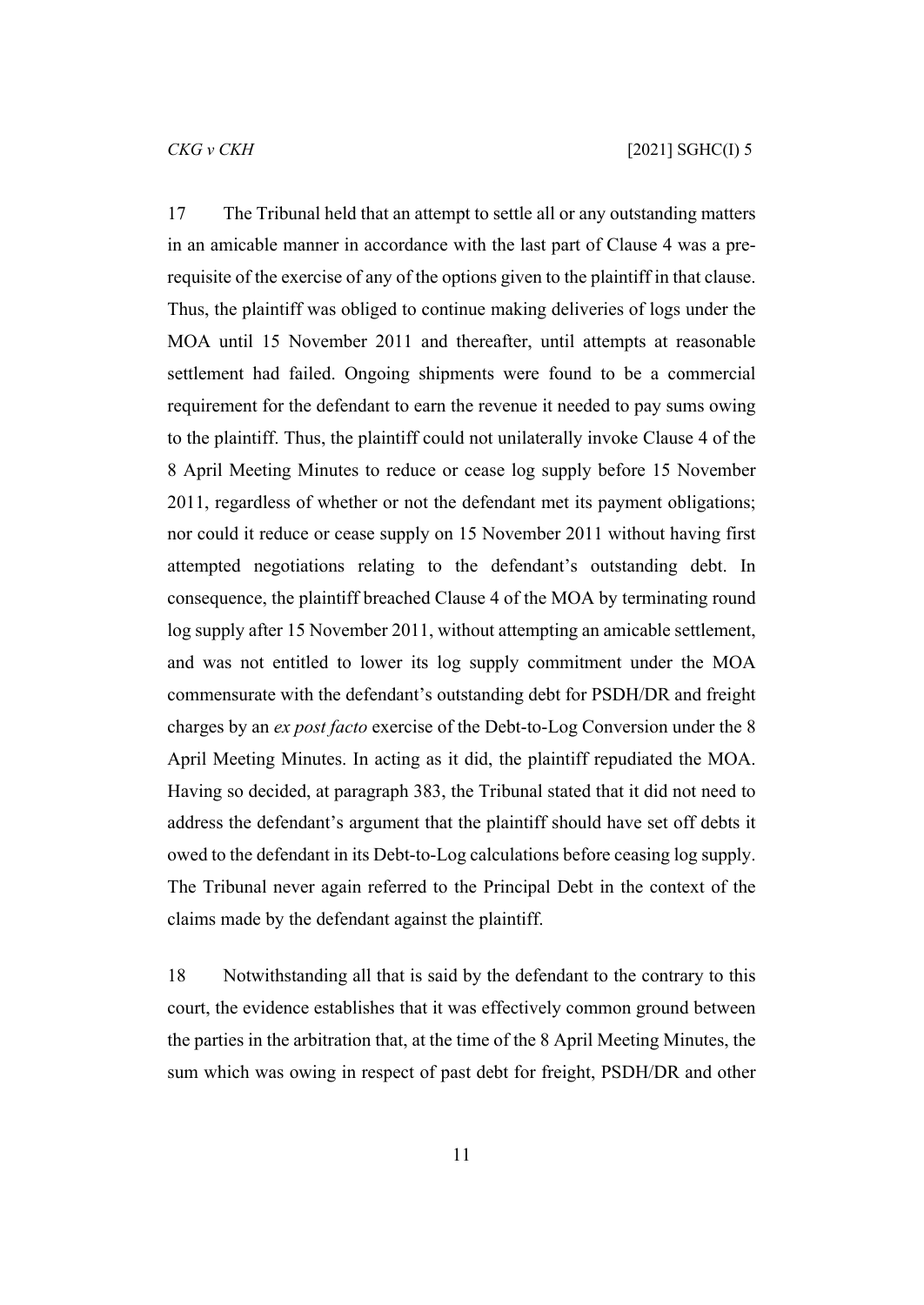taxes, was of the order of IDR50bn, and as at mid November 2011 was somewhat higher than that (the Principal Debt). The Tribunal also noted at para 247 of its Award that the defendant submitted that the total outstanding PSDH/DR debt as at 8 April was approximately IDR50bn. It also appears from the evidence adduced to the Tribunal by the expert appointed by the plaintiff that some 52% of the sum owing consisted of freight rather than PSDH/DR. It was always common ground and a fundamental premise of all the parties' arguments relating to the construction of the 8 April Meeting Minutes that there was a significant sum owing in respect of past debts due under the MOA. The existence of these debts was the premise upon which the plaintiff argued that it could set off that debt against its obligations to supply logs on the basis of the Debt-to-Log Conversion rate, and the defendant's case that the plaintiff could not.

19 Although there were multiple other issues between the parties in relation to Barter Trade Logs and Infrastructure Logs, the Debt-to-Log Conversion setoff is where the argument was focused in relation to the parties' claims in relation to MOA short delivery of logs and non-payment. No further mention was made of the Principal Debt by the Tribunal in calculating the final net sums due to the parties on their respective claims, defences and counterclaims in quantifying the damages.

20 The Tribunal determined all the other disputes between the parties, including a number of counterclaims made by the plaintiff. In discussing all of the plaintiff's counterclaims, including the three successful counterclaims for PNT/ Forestry Tax paid on behalf of the defendant, a netting-off balance under the Reconciliation Deed, unpaid freight charges under Clause 9 of the Reconciliation Deed and Clause 7 of the MOA, the Tribunal referred at paragraph 499 of the Award to the plaintiff's primary claim for the compound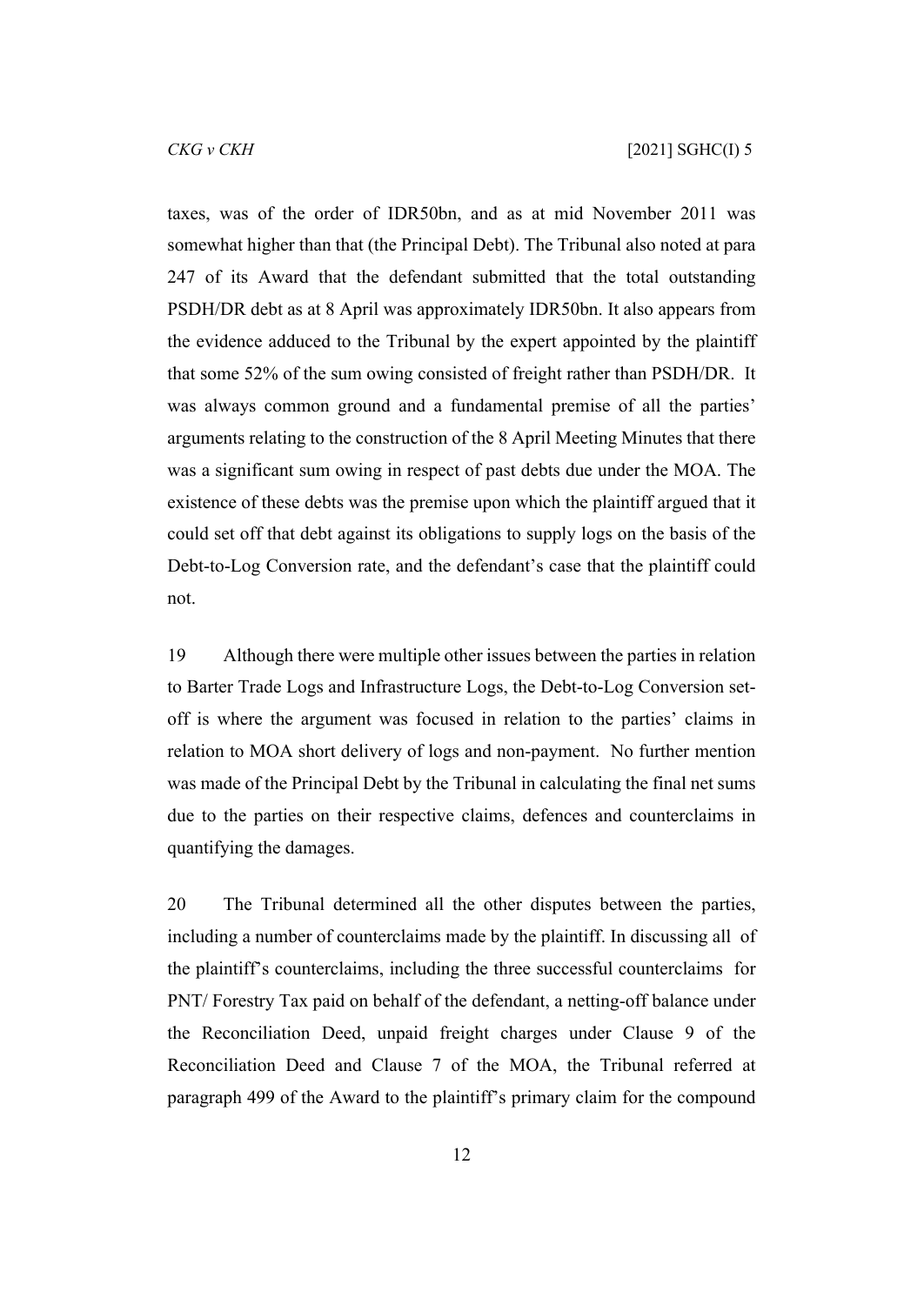interest of 2% per month under Clause 3 of the 8 April Meeting Minutes, as well as its alternative claim for simple interest at 5.33%.The Tribunal at paragraph 511 stated that it did not find the Clause 3 rate to be appropriate to the first two of those counterclaims and instead applied the same rate as used for the defendant's successful claims of 5.33% *per annum*. The Tribunal there said nothing about the claim for interest on the successful counterclaim for freight charges.

21 In relation to that successful claim for freight charges after December 2011 in relation to the delivery of other logs (which the Tribunal treated as logs delivered under the MOA), the Tribunal also awarded the plaintiff simple interest at the rate of 5.33% *per annum*, rather than the contractual rate of 2% *per month*. No reasoning was given in respect of the decision on interest due on the freight charges, as opposed to the rate of interest on sums due under the other two counterclaims, but an Award was made of interest in the Dispositive Section as part of a composite paragraph dealing with interest on all three successful counterclaims.<sup>ii</sup>

#### <span id="page-14-0"></span>**The plaintiff's application to the Tribunal for an additional award.**

22 Following the issue of the Award, the plaintiff requested the Tribunal to make an additional award pursuant to Rule 29.3 of the Arbitration Rules of the Singapore International Arbitration Centre(5th ed, 2013) ("the SIAC Rules") ("the Request"). The plaintiff sought an award in respect of:

(a) the Principal Debt of IDR50bn or US\$4.4m (which were equivalent at the relevant rate of exchange at the time);

(b) the contractual interest on the Principal Debt from the date of each breach by the defendant in making payment in accordance with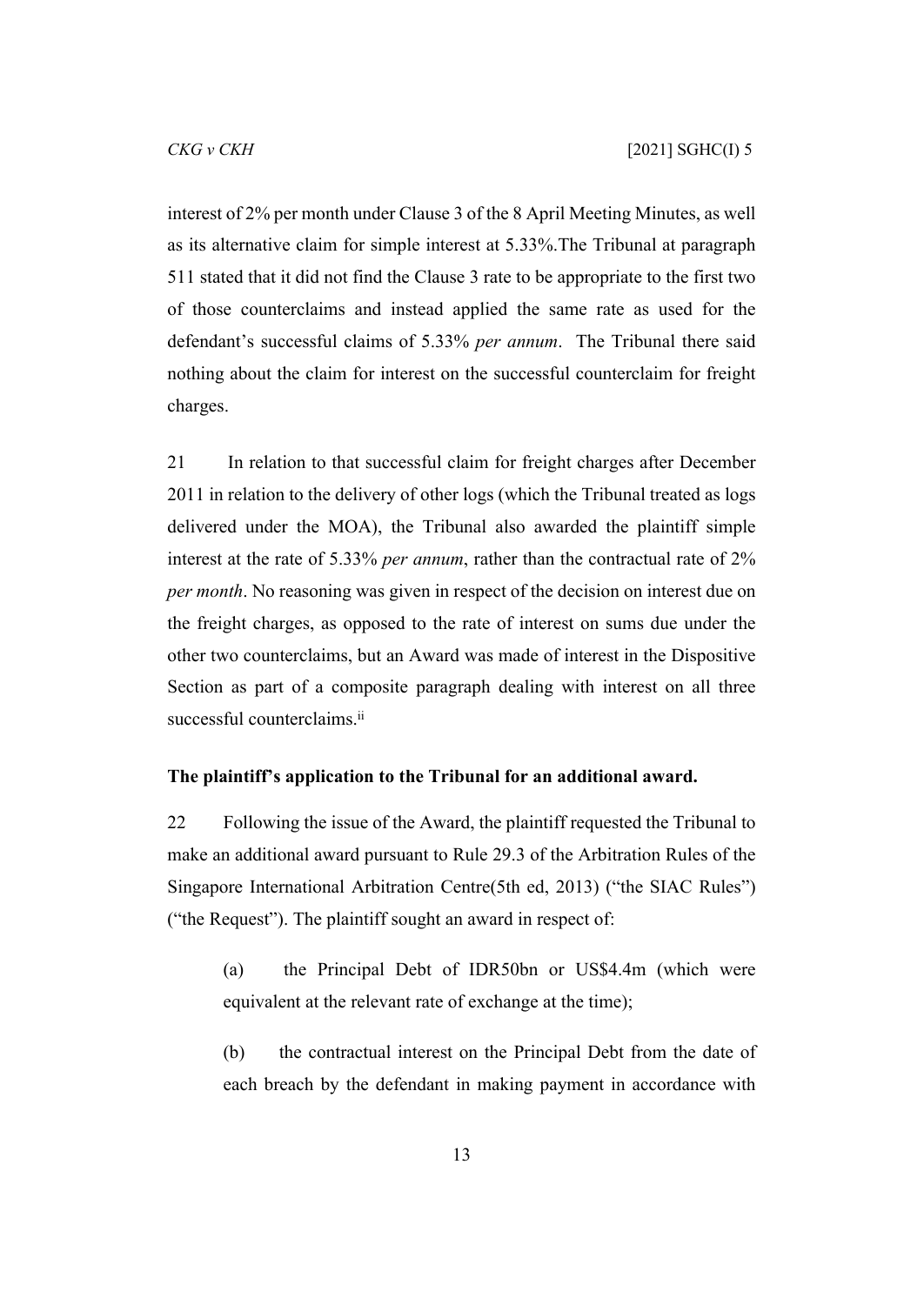Clause 1 of the 8 April Meeting Minutes up to the date of full payment; and

(c) the contractual interest on the counterclaim for freight charges incurred after 2011 to the date of full payment by the defendant.

23 In making that application, the plaintiff relied on many of the features upon which it relied in its application to this court. It highlighted that the Tribunal had determined that mutually outstanding contractual obligations were owed between the plaintiff and the defendant as recorded in the 8 April Meeting Minutes.

24 It pointed to the Tribunal's finding at paragraph 348 of the Award that the outstanding debt as at 8 April 2011 was not IDR75bn but approximately IDR50bn and at paragraph 349 of the Award, and that contractual interest ran on that debt at a net rate of 2% per month. It drew attention to the absence of any dispute by the defendant of the mutual obligations or as to the existence of the Principal Debt.

25 The only point of difference between the parties at the hearing was how the Principal Debt fell to be taken into account in relation to the plaintiff's log supply obligations, which the Tribunal had decided by holding that the Debt-to-Log Conversion was not operable prior to 15 November 2011 and prior to an attempt at amicable settlement.

26 The underlying premise of the Principal Debt had never been in issue, although the exact quantum was not agreed, and issue of evidence arose in relation to it.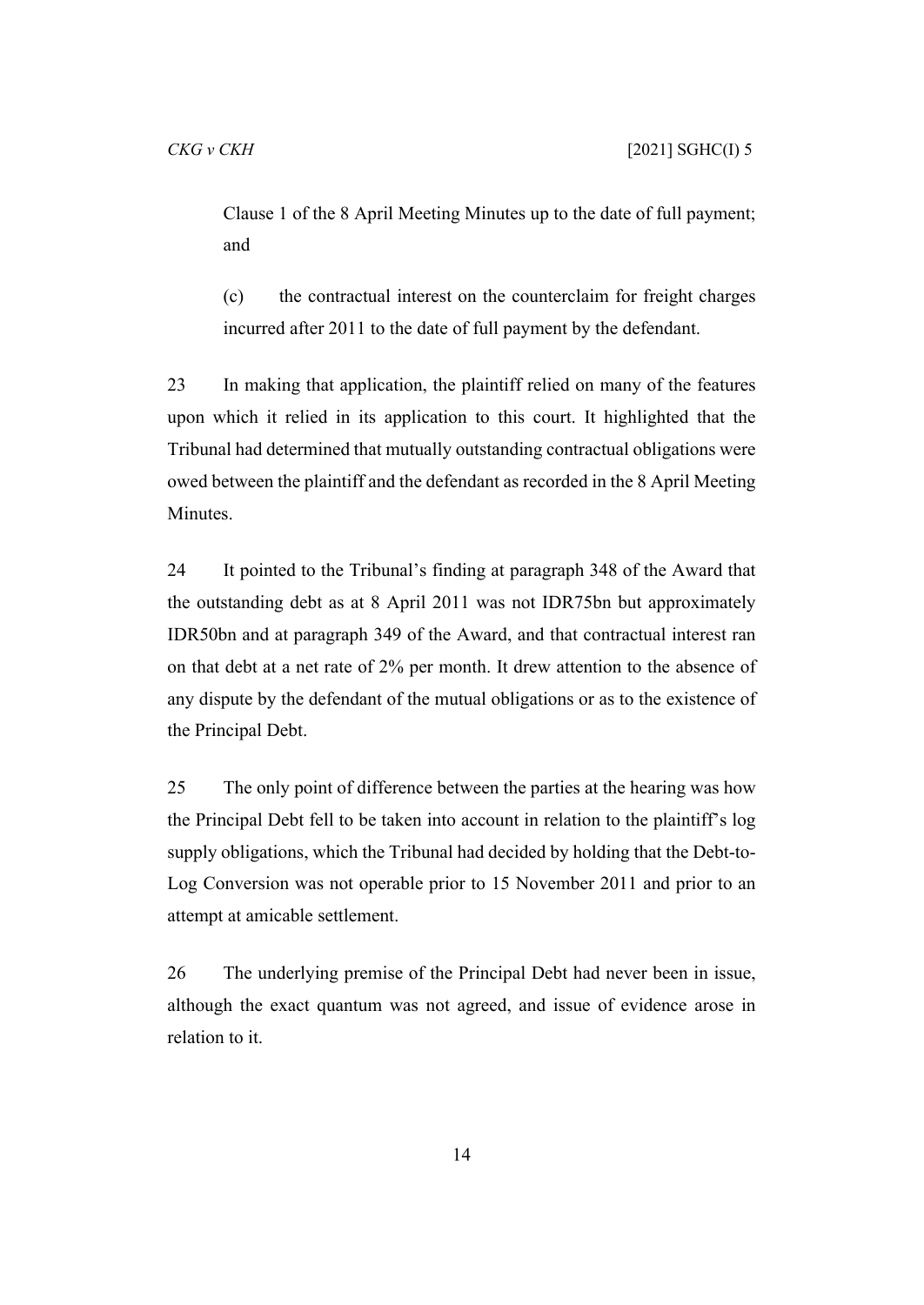27 There were only two possible situations. Either the Debt-to-Log Conversion would operate on a global basis to compromise all the plaintiff's log supply obligations whether before or after 15 November 2011 or, if it did not so operate, then the Principal Debt fell to be taken into account, with its accrued interest under Clause 2 of the 8 April Meeting Minutes, against damages or compensation payable for undersupply as at 15 November 2011. The Tribunal had failed to take the Principal Debt into account at all, having decided against the plaintiff on the operability of the Debt-to-Log Conversion and thereby also failed to take into account the interest accruing thereon.

28 In its response, the defendant took essentially two points. The first was that there was no pleaded counterclaim for the Principal Debt, in the event that the Debt-to-Log Conversion was rejected by the Tribunal, nor was the matter addressed as such by the experts. The second point taken was that the defendant did not concede that the taxes and freight which constituted the Principal Debt were payable and that the plaintiff had not proved that it had made payment for the taxes.

<span id="page-16-0"></span>29 The Tribunal's response dated 5 November 2020 ("the Decision on the Additional Award Application") is illuminating. It denied the request for an additional award. The Tribunal first referred to Rule 29.3 of the SIAC Rules which, it stated, was based on Article 33(3) of the Model Law and which provided that a party could, "by written notice, request the Tribunal to make an additional award as to claims presented in the arbitral proceedings but not dealt with in the award." The Tribunal then provided brief reasons for its refusal:<sup>iii</sup>

First, the Tribunal finds that the Respondent made no "claim" in this arbitration for the Principal Debt as required by Rule 29.3. Although the Respondent did raise the issue of its entitlement to the Principal Debt for pre-December 2011 taxes and freight as a defence to the claimant's claim for failure of log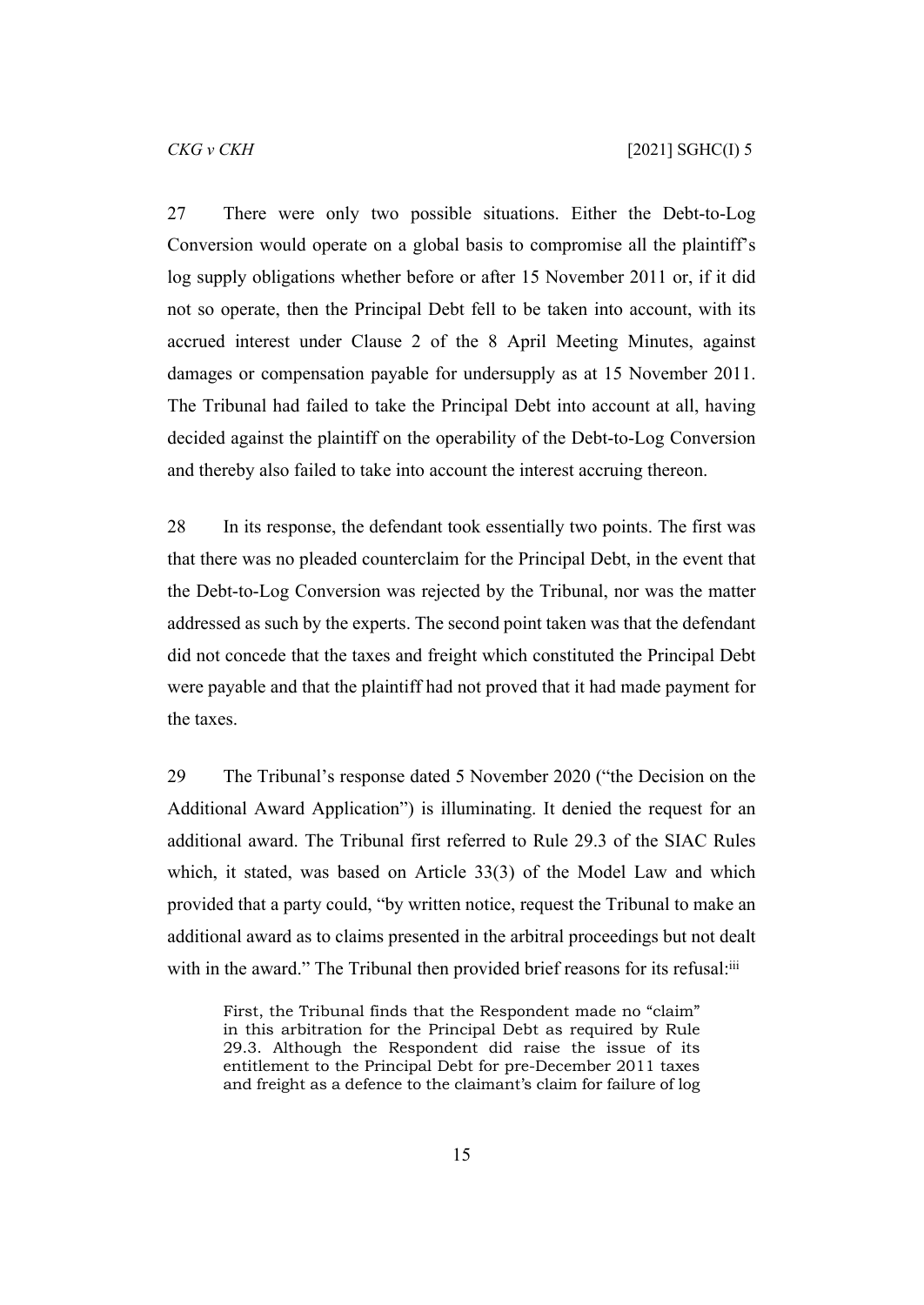supply obligations, *and sought a set off against any damages awarded in substitution of log supply to the Claimant*, the Respondent did not plead a Counterclaim for the Principal Debt. This contrasts with the Respondent's pleaded counterclaim for post–2011 taxes and freight. In this respect, the Request is more in the nature of an appeal of the Tribunal's merits decisions that an application for an additional award on a claim not dealt with in the Award.

Second, even if the Respondent were deemed to have made a claim for the Principal Debt for the purposes of Rule 29.3, the record contains no evidence that the Respondent made the necessary underlying payments, subject to reimbursement from the Claimant. In connection with the counterclaim that the respondent had played in connection with post–2011 taxes, the Tribunal found in paragraph 506 of the Award that "Pacific Fibre has offered no more than circumstantial evidence of its own payment of those taxes" and hence denied the relevant counterclaim.

As the respondent has not justified its request for an additional award of the Principal Debt, there consequently can be no justification for an additional award of interest on the Principal Debt, contractual or otherwise.

[emphasis in bold italics added]

30 In relation to the Freight Interest Issue, the Tribunal declined the request, stating that this counterclaim has been dealt with in paragraph 512 of the Award.

31 For the Principal Debt Issue, whilst the first reason given requires closer consideration, the crucial point that is made relates to the distinction drawn between a "claim" and a "defence". Whether or not this is too narrow a construction of the Rules is something I need not decide. A party may however claim a set-off by way of defence, without making a "claim", "counterclaim" or "cross-claim". The Tribunal effectively decided that it had no jurisdiction under the SIAC Rules because no "claim" had been made by the plaintiff in respect of the Principal Debt.

32 Regardless of that, when the first reason is examined, it is clear that the Tribunal accepted that the Respondent (the plaintiff) did raise its entitlement to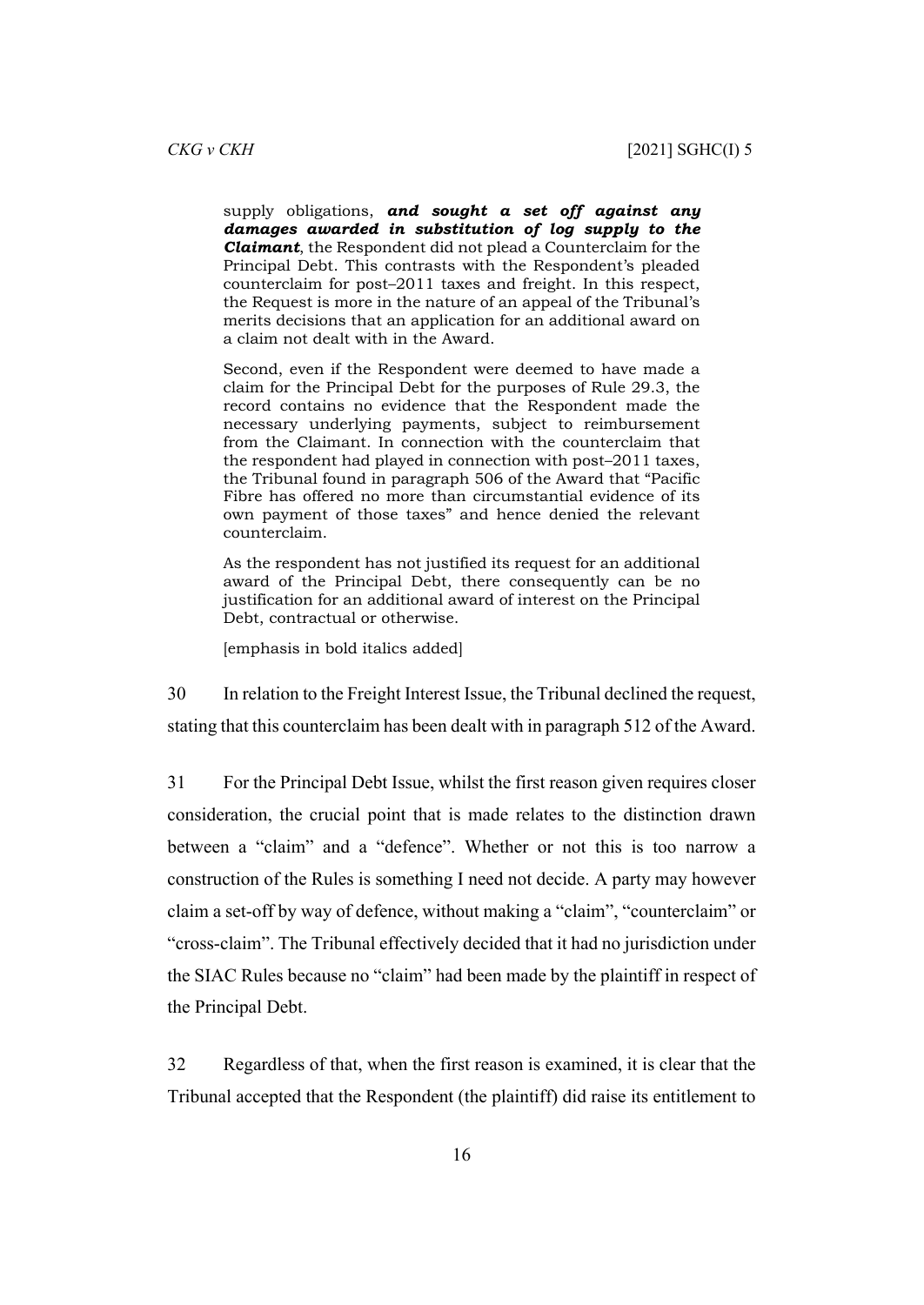the Principal Debt for pre-December 2011 taxes and freight in two ways: first, as a defence to the defendant's claim for failure to supply logs (the Debt-to-Log Conversion defence); secondly, as a defence to any damages claim for failure to supply logs.iv The way the wording is framed, as emphasised at [\[29](#page-16-0)] above, shows that the Tribunal were aware, at the time of this letter of 5 November 2020 that the set-off was not limited to the Debt-to-Log Conversion but was put forward as a set-off of against any damages awarded "in substitution of log supply". The Tribunal was there saying that the Principal Debt had been put up as a set-off against any damages owing in respect of failure to supply the logs due under the MOA.

33 The first reason for rejection was therefore based on the distinction between a defence and a counterclaim and not on the basis that the issue had not been raised before it. On this basis it was said that it was not an application for an additional award on a claim which the Tribunal had failed to determine, but was more in the nature of an appeal against the merits decision of the Tribunal which had not allowed that set-off. The Tribunal, however, did not grapple with the fact that it had not dealt with the claimed set-off of the Principal Debt against the award of damages, which it made in respect of the plaintiff's failure to supply logs, in any part of the Award, despite acknowledging that the issue was before it.

34 It is perhaps, as the plaintiff submits, significant that, having rejected the Request on the basis that it fell outside the powers of the Tribunal under Rule 29.3, because there had been no pleaded counterclaim for the sum in question, the Tribunal went on to cast doubt upon the figure claimed upon which it had made no prior finding and which it equated with a claim for post-2011 taxes, which fell into a different category where the evidence is concerned. The point was irrelevant to its refusal, which was on the basis of lack of jurisdiction, and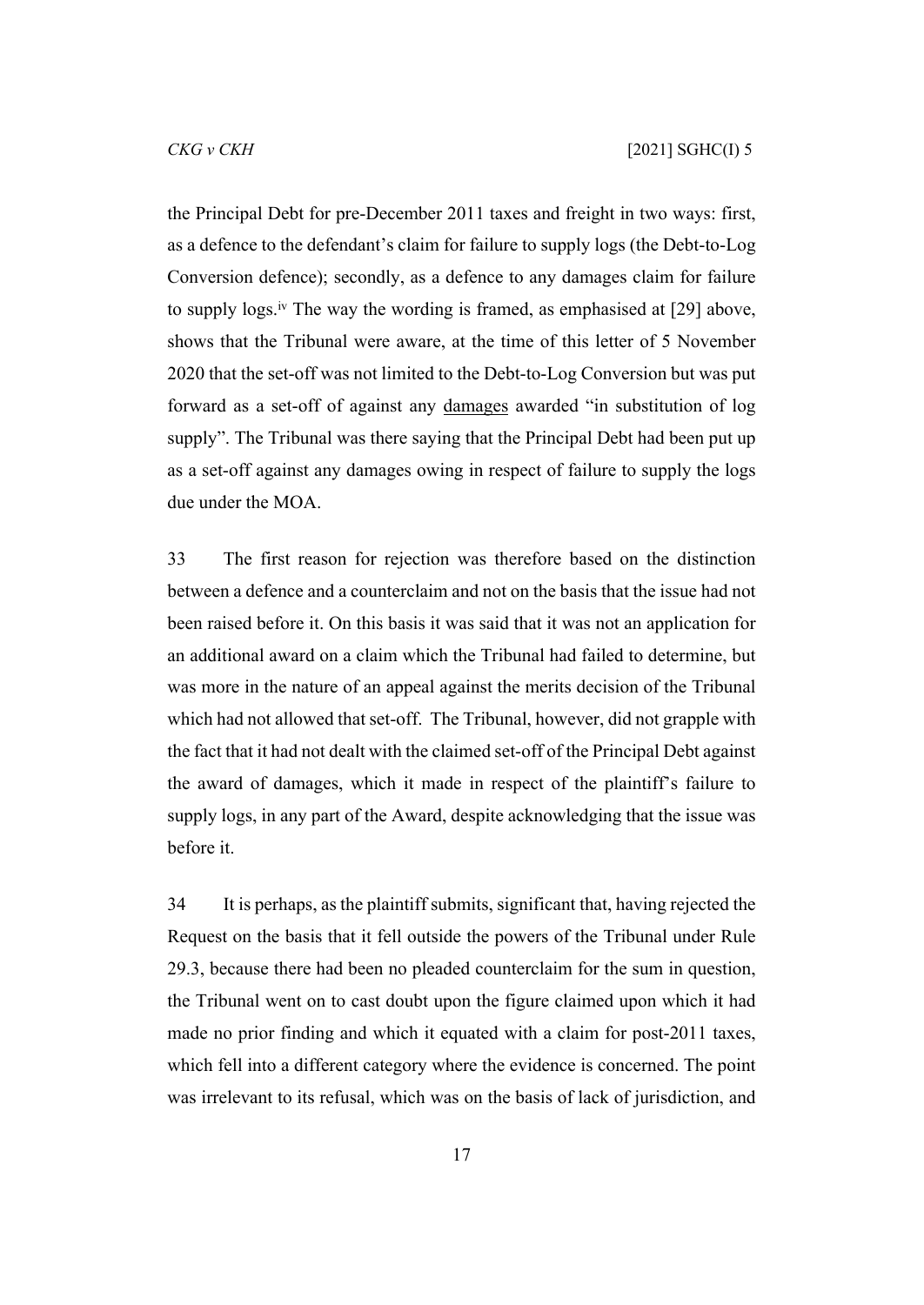inappropriate as an answer to the Request which was made on the basis that the Tribunal had failed to determine the point. As the plaintiff pointed out, the Principal Debt was evidenced by the 8 April Meeting Minutes themselves, by both parties' experts in the Arbitration,  $v$  details of which appear below and was admitted, subject to some qualification, by the defendant on a number of occasions.

35 In short, the stance put forward by the Tribunal itself showed that the Tribunal had failed to deal with an issue which had been put before it and sought to justify that failure by relying on its own construction of the SIAC Rules and referring to evidence in relation to other charges.

36 Whether or not the Tribunal was right in its narrow construction of the SIAC Rules, the question which arises for the court is different in the context of an alleged breach of natural justice and a failure to deal with an issue. The characterisation of the issue as a "set-off", a "defence", a "cross-claim" or a "counterclaim" is nothing to the point. The question is whether there was an issue which the Tribunal should have determined and, by failing to do so, prejudiced a party in so doing.

#### <span id="page-19-0"></span>**The Principal Debt Issue**

37 The primary case made by the defendant is that the issue which is now raised was not one which was put before the Tribunal at all. The defendant submitted that the only issue put before the Tribunal in relation to the Principal Debt was the Debt-to-Log Conversion and nothing else. It is true to say that the alternative claim to set-off, if the claimed Debt-to-Log Conversion was ineffective, is not to be found as such in the pleadings. There is no pleaded alternative case of legal or equitable set-off of the Principal Debt against any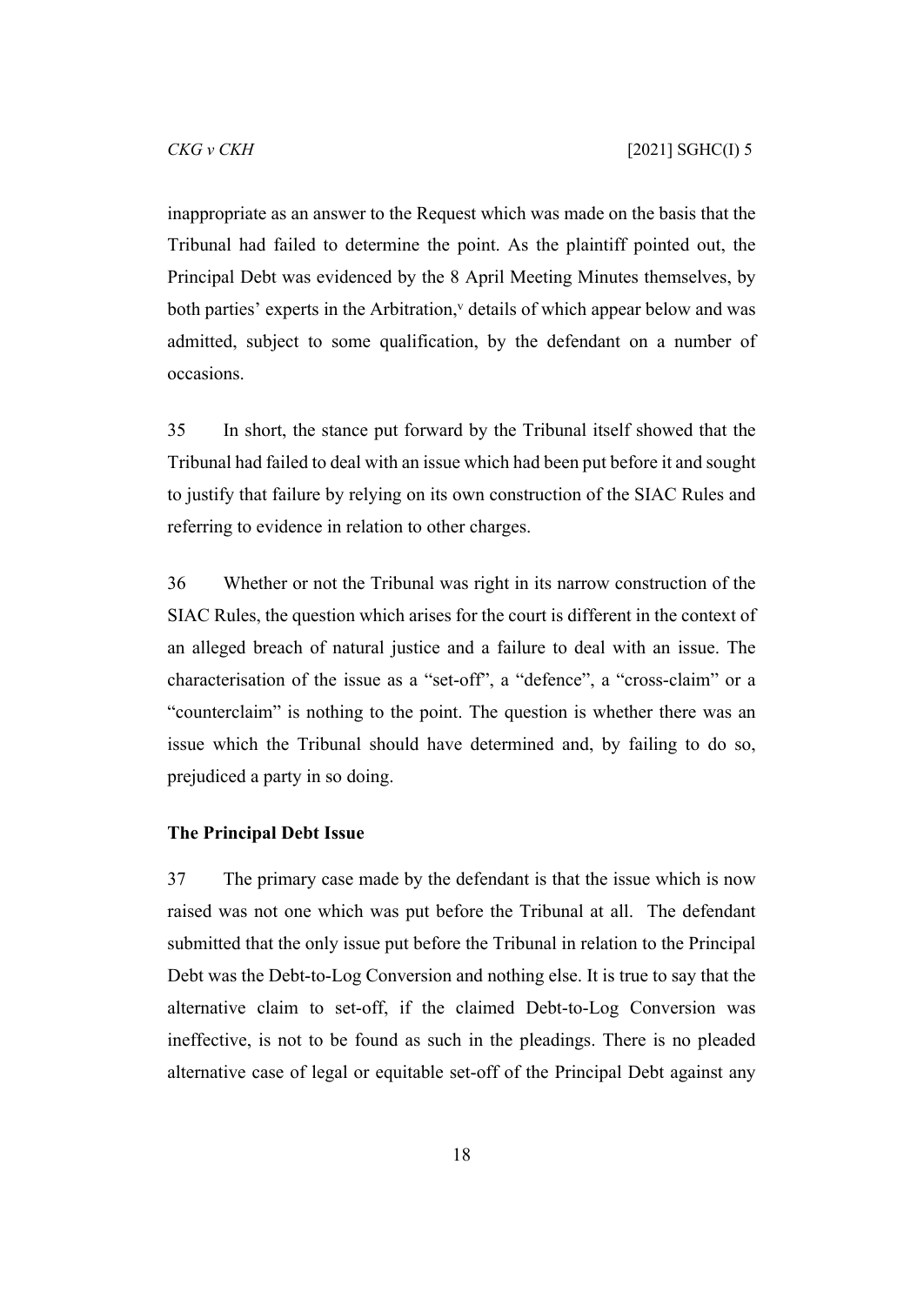damages claim. The Tribunal, in its Decision on the Additional Award Application, rightly accepted, however, that it was an issue before it. It was implicit in the parties' recognition from the start, as appears from the defendant's statement of claim, the parties' opening and closing statements to the Tribunal and the expert evidence, that there was a significant sum to be taken into account in respect of the Principal Debt in one way or another, either as a defence against the plaintiff's obligation to supply logs, or as a set-off against the damages. It was also plain that the Principal Debt was accruing interest as long as it remained unpaid.

38 The point taken by the defendant and the Tribunal that there was no pleaded claim or counterclaim for the Principal Debt is ultimately immaterial, even though the pleadings and list of issues constitute the primary location to identify, on an objective basis, what issues were before the Tribunal. If the Principal Debt was accepted by all as owing, even if the exact amount was in dispute, it fell to be taken into account. If it was put forward as a defence in the nature of a legal set-off of mutual debts or an equitable set-off arising out of the same transaction, or series of transactions where it would be manifestly unjust not take it into account, there was an issue which the Tribunal should have resolved. It is trite law that a set-off operates as a defence and does not need to be pleaded as a claim or a counterclaim, even if it is usual to plead a cross-claim as both a set off and a counterclaim, particularly if it exceeds the sums claimed by the other party. Even if not so advanced, where the Tribunal was dealing with a balance of account between the parties, all sums owing in one direction or the other, which were in play in the arbitration, had to be taken into account in order to arrive at a net sum. If, as is the case here, the inevitable result of the Tribunal's decision that the Debt-to-Log Conversion did not operate to reduce the plaintiff's obligation to supply logs, was that the Principal Debt remained due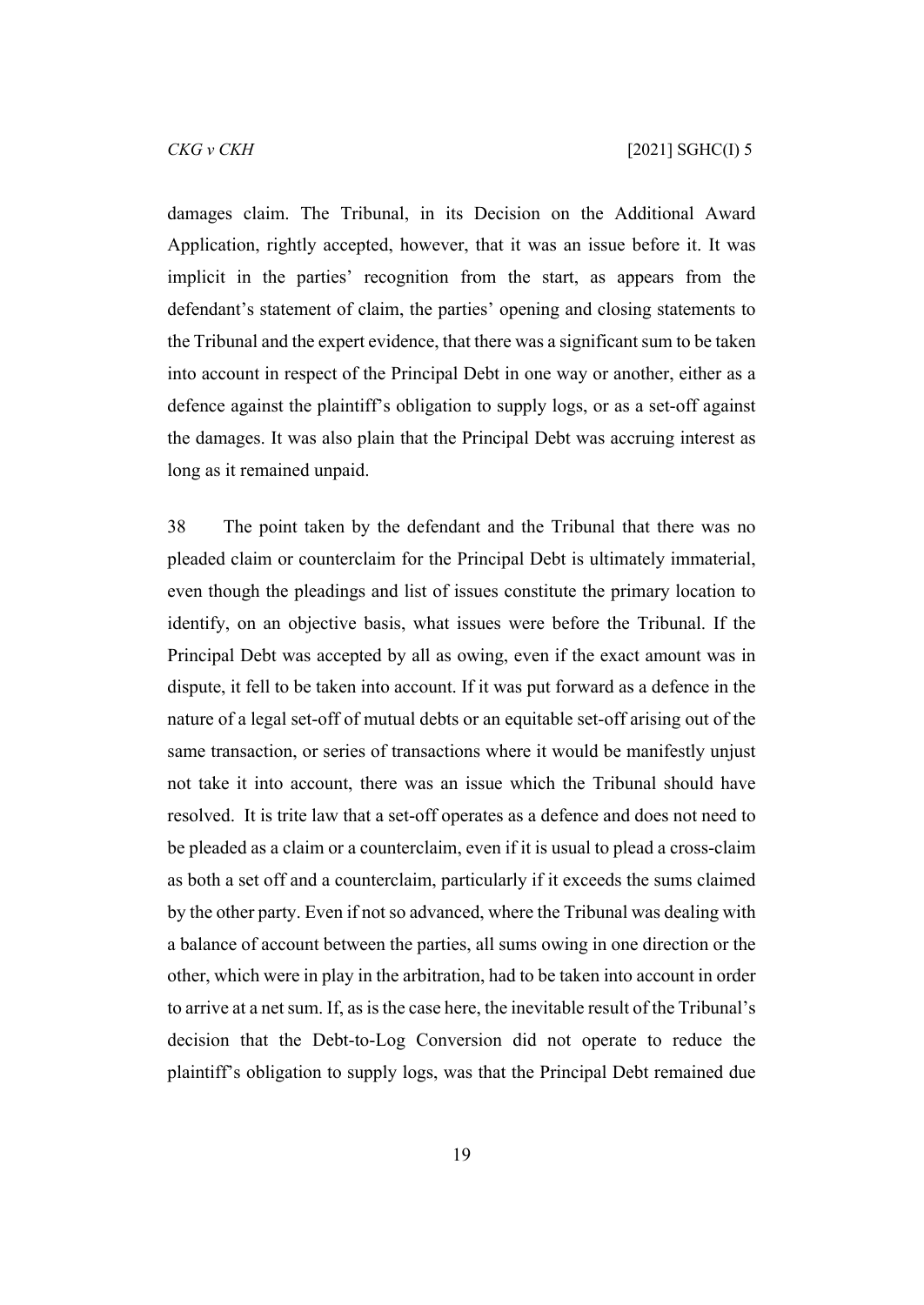and owing with interest accruing, the Tribunal was bound to take the financial implications of its own decision into account when calculating damages and other sums due between the parties.

39 There is, in fact, a real oddity here because the effect of the Tribunal's decision, as was pointed out to it both in oral submissions and in the expert evidence was that the defendant would be worse off if the Debt-to-Log Conversion reduction was legally ineffective, than it would be if it was effective. The reason for this is that if the Principal Debt, or any part of it, was set off against a delivery obligation on the basis of the Debt-to-Log Conversion, that would stop interest running at the contractual rate of 2% per month. On the Tribunal's construction of the 8 April Meeting Minutes, the Principal Debt continued to run in parallel to the plaintiff's failures to deliver, with a high rate of interest accruing on the former, whilst the damages suffered from nondelivery gave rise to a significantly smaller figure.

40 The plaintiff placed some limited reliance on the Agreed List of Issues for the Merits Hearing: $vi$ 

(a) Under Section A entitled "Log Delivery Claims", the question of construction of the 8 April Meeting Minutes arises in a number of sub-paragraphs. The reference at subparagraph (e) as to the amount of debt (for taxes and freight) owing by the defendant to the plaintiff as of 8 April, 15 November and/or 19 December 2011 and the applicable rate of interest on such debt. I find that this is part and parcel of the Debt-to-Log Conversion issue and therefore does not assist the plaintiff in its submissions.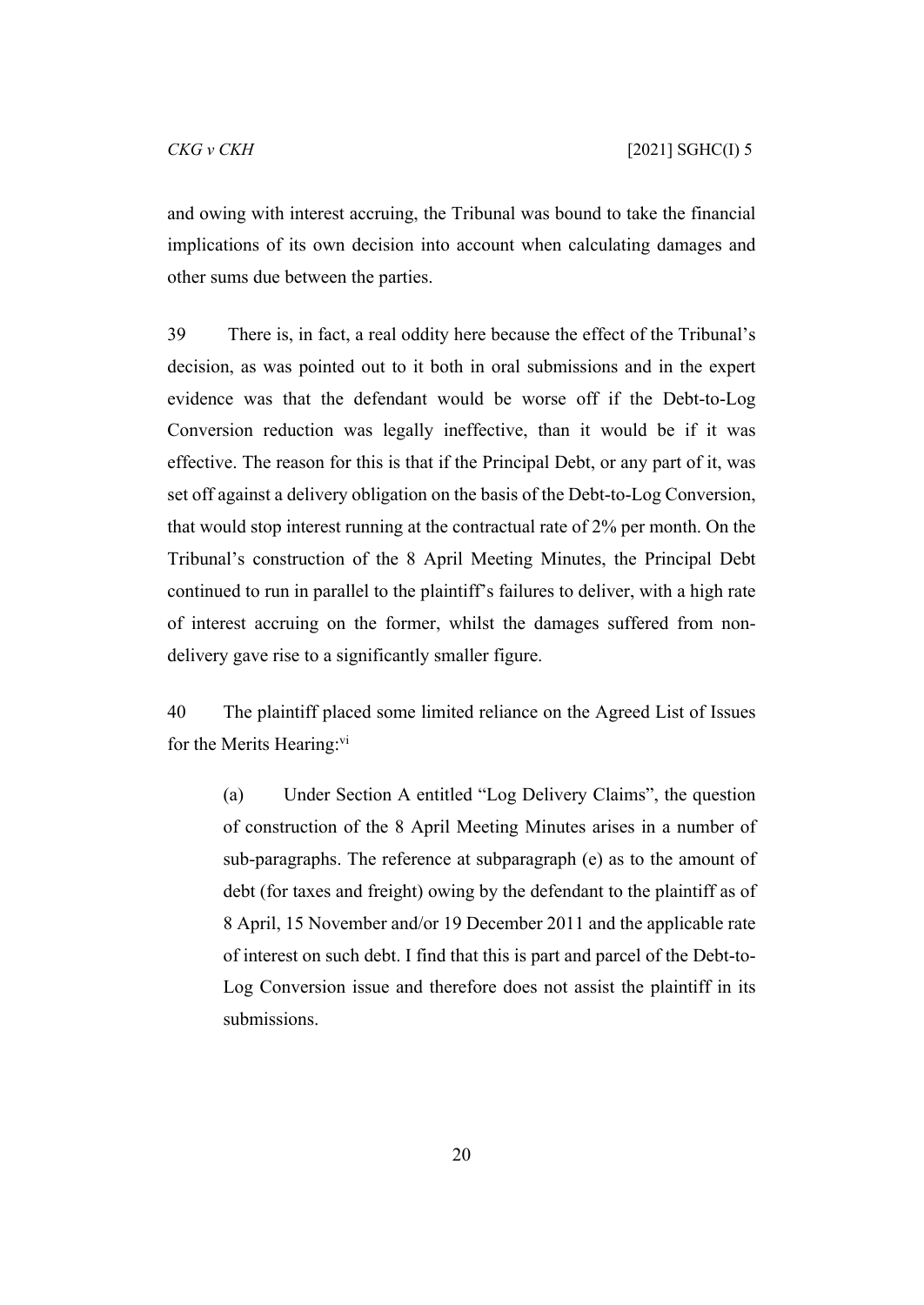(b) Under Section G which is entitled "Respondent's Counterclaims", the following appears:

> 14. How much PSDH/DR taxes remain owed by the Claimant to the Respondent?

> 15. Whether the Claimant is contractually obliged to reimburse the Respondent for PNT Forestry Tax/Levies? If so:  $-$

> > a. What is the quantum of PNT that is due to the Respondent;

> > b. If not yet set off under the 8 April MM, what is the quantum that remains owed by the Claimant to the Respondent?

16. How much unpaid Freight Charges, if not yet set off under the 8 April MM, remain owed by the Claimant to the Respondent?

…

18. For the above outstanding amounts:

a. Should the interest rate of 2% per month (as stated in the 8 Apr MM) apply?

b. If so, should the interest rate be calculated on a simple or compound basis?

41 The Agreed List of Issues at section G, at first blush, would appear to refer to matters other than the Principal Debt and, particularly the three counterclaims advanced as such by the plaintiff. The reference in Issues 15 and 16 to "if not yet set off under the 8 April MM" however gives pause for thought because it is hard to see how they could be so set off under that agreement, whereas the Principal Debt could. Nonetheless, paragraph 493 of the Award refers to these issues solely in the context of the plaintiff's counterclaims.

42 In the defendant's Statement of Claim dated 6 April 2015, at para 93(b), in referring to the IDR75bn figure in the 8 April Meeting Minutes, the defendant accepted that of that sum, IDR44,196,126,043 for the PSDH/DR and freight was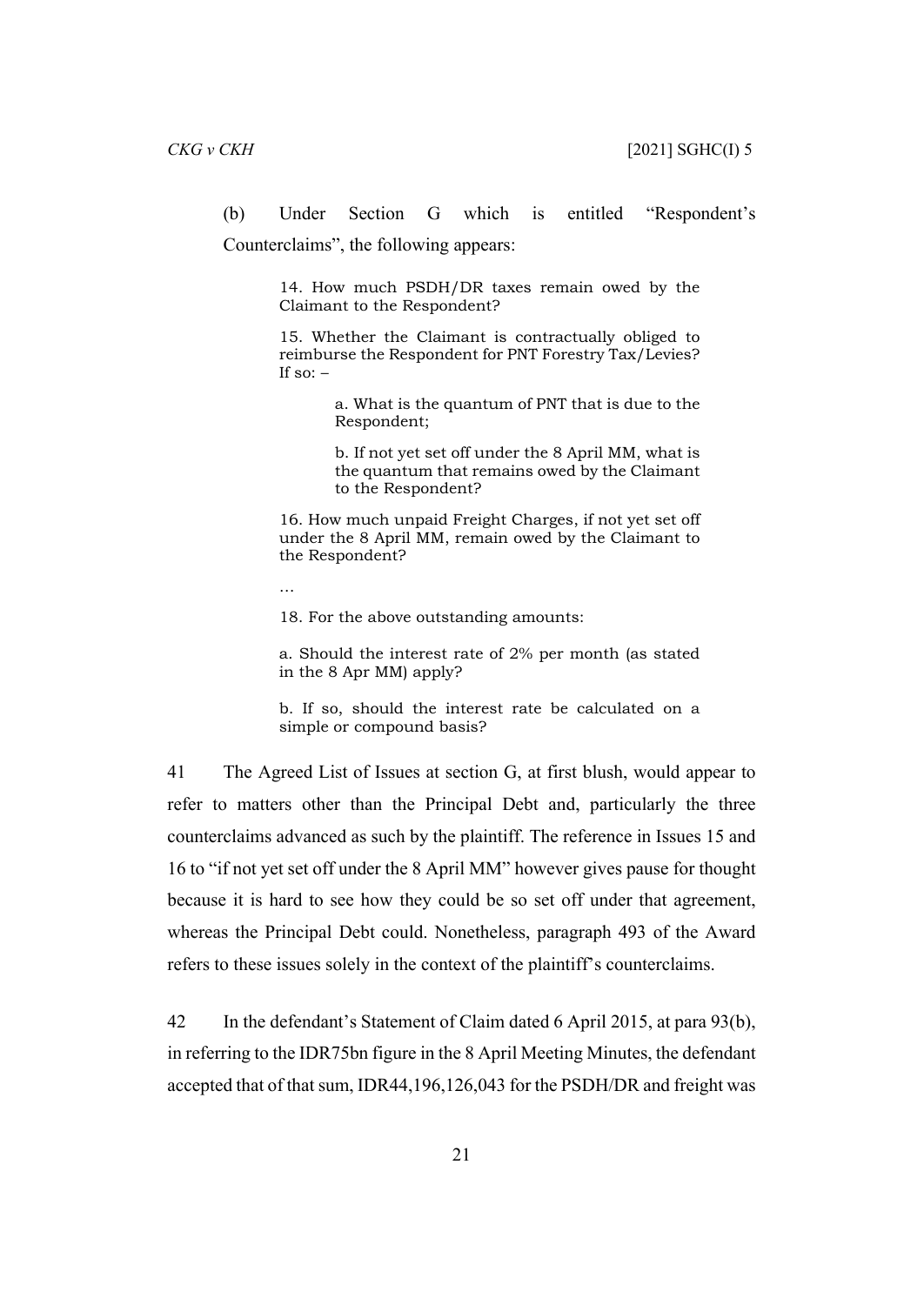owing in respect of shipments already made as at 31 March 2011, the rest being a projection of sums which would become owing in the future if log deliveries were made as anticipated. That there was a substantial sum owing was not in issue, but it would vary as further deliveries and payments were made.

43 In Annex 1 to the plaintiff's written submissions to this court, the plaintiff sets out references to the Principal Debt in its Response to the Notice of Arbitration, in its Statement of Defence and Counterclaim and in its Reply to the Defence to Counterclaim. It asserted its right to set off its obligation to make log deliveries on the basis of the Debt-to-Log Conversion. The figure for the Principal Debt was said to be IDR62.5bn as of 15 November 2011 in the first two documents and IDR67.6bn in the third.

44 It was not until the defendant's Reply to Statement of Defence and Defence to Counterclaim dated 22 February 2019 that the defendant first put forward its arguments that the Debt-to-Log Conversion was inapplicable as it had not been rightfully invoked, and also disputed the quantum of the Principal Debt. At no time however did it raise any dispute about the existence of the Principal Debt, which it had acknowledged in the 8 April Meeting Minutes, save as to the exact quantum and the evidence for it. The defendant never argued that the Principal Debt and accruing interest thereon was only repayable if there had been a valid exercise of the Debt-to-Log Conversion set off. It never contended that the Principal Debt and interest thereon disappeared if the plaintiff sought to exercise its supply related remedies under Clause 4 of the 8 April Meeting Minutes. In arguing that the plaintiff was not entitled to exercise the Debt-to-Log Conversion, it was inherent in the submission that the defendant remained liable for the Principal Debt, whatever its quantum actually was. At paragraph 118 of its Reply to Statement of Defence, the defendant expressly stated that it was "to bear the PSDH/DR actually incurred by the Respondent on logs that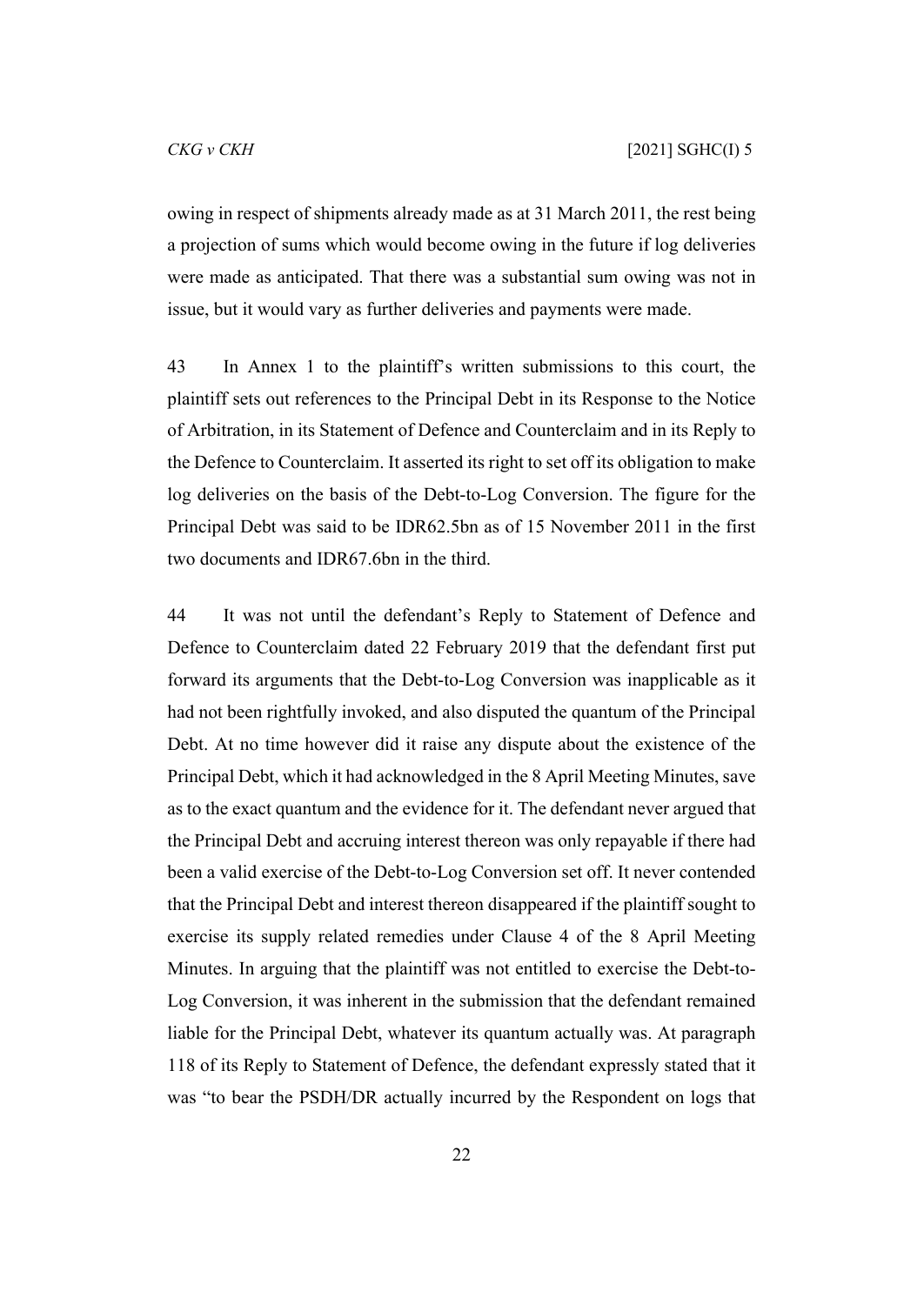were delivered to it" pursuant to the MOA, whilst maintaining that the Debt-to-Log Conversion had been wrongly exercised by the plaintiff.

45 When the matter is seen in this light, the absence of any pleaded counterclaim or even pleaded set-off is understandable. The defendant had conceded that sums were due in respect of the Principal Debt and interest thereon and the evidence proceeded on that basis. The plaintiff had sought to exercise its Debt-to-Log Conversion in order to cancel out all sums owed to it, and was content to proceed on that basis without pursuing a claim for the larger amount which would have been due to it had it not chosen to exercise that right. As explained by the plaintiff, it was not looking to make any further profit from the accrual of a high rate of interest on a cumulative basis by treating the Principal Debt as an independent obligation, which would necessarily follow if the Debt-to-Log Conversion was inappropriate. In consequence it never pleaded any counterclaim in respect of the Principal Debt and interest thereon.

46 In the Experts' Reports, calculations appear which show that the parties were proceeding on this basis. This holds good both for the defendant's expert and the plaintiff's expert and their Joint Expert Statement. In the latter, dated 30 April 2019, at paragraph 2.7, a table appears setting out the expert's respective views on the amount of the Principal Debt, exclusive of interest, assuming that there was no valid Debt-to-Log Conversion, whereas at paragraph 2.11 appears a table setting out their conclusions if the plaintiff was entitled to invoke the Debt-to-Log Conversion. For the former, where the plaintiff was treated as not entitled to exercise the valid Debt-to-Log Conversion, the defendant's expert came up with figures of US\$4.2m–\$4.5m, depending upon whether or not the defendant succeeded in its claim that defective logs had been delivered. The plaintiff's expert's equivalent figures were US\$4.2m–\$4.4m. At Slide 22 of the defendant's expert's presentation to the Tribunal, he again set out the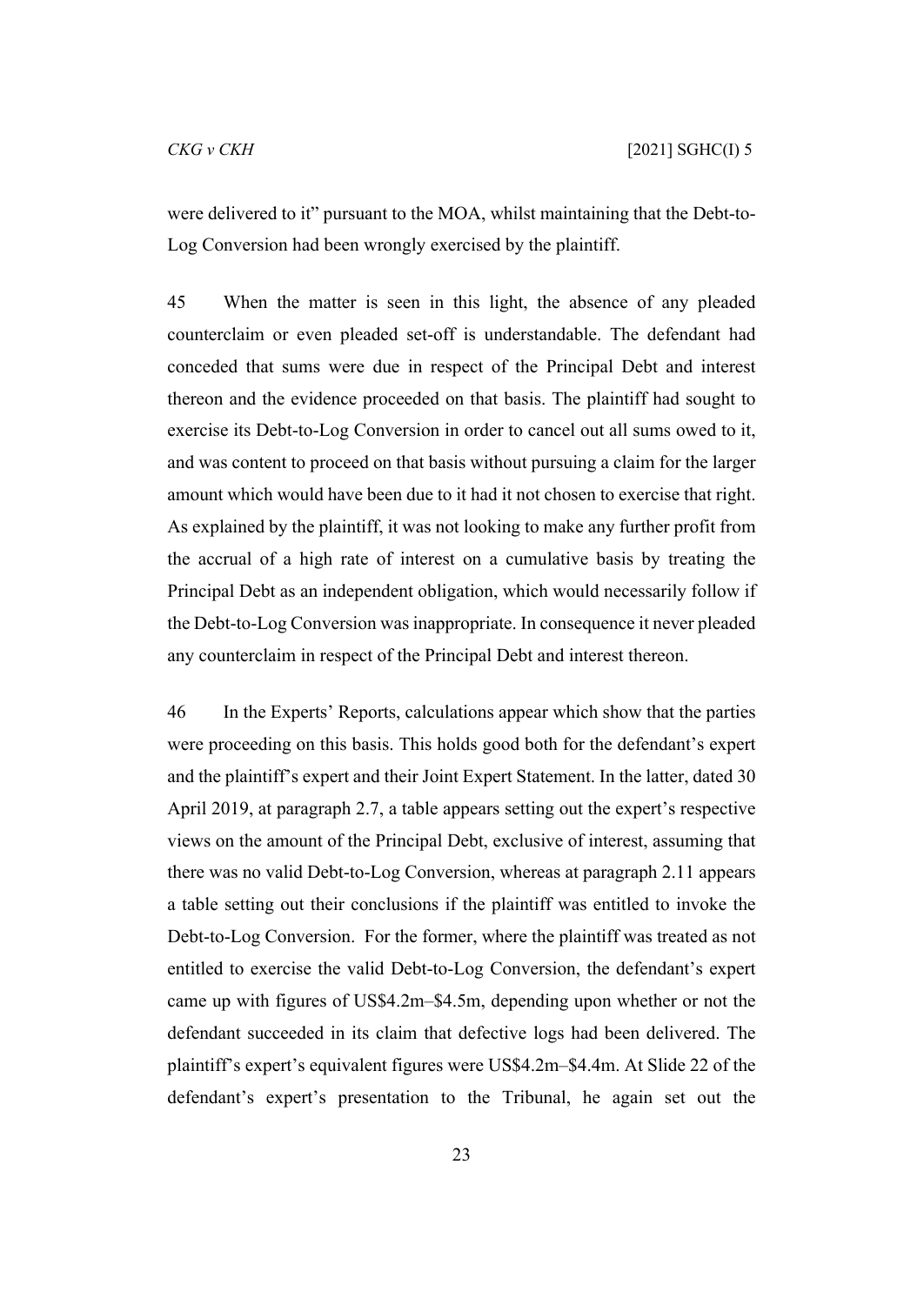outstanding debt as US\$4.2m "if the Respondent is not entitled to invoke the debt-to-log conversion". Furthermore, in his expert report, the defendant's expert gave credit of some US\$4.2m in respect of the Principal Debt against the claims made by the defendant. In the plaintiff's expert presentation, slides again showed the Principal Debt on the two alternative bases of the defendant's claims for both "Debt-to-Log Conversion" and "no Debt-to-Log Conversion".

47 In the plaintiff's Counsel's opening presentation at Slides 4 and 47, reference is again made to the position if no conversion is allowed and to the liability for the Principal Debt and compound interest which would result. In the slides, the plaintiff's counsel referred to the consequence of the defendant's case as being that it would still owe the plaintiff "IDR 66.4 billion as debt [the Principal Debt] + 2% compounded interest". In its Written Opening Statement, the plaintiff made it clear that the defendant had accepted that the Principal Debt was owing by saying at paragraph 13 that "the Claimant does not dispute that a debt is owed to the Respondent. The respective experts also agree on the quantum of debt accrued by December 2011 (within a small margin)". There was no demur from the defendant. At paragraph 15, the plaintiff stated that its past undersupply and future supply obligations as of 19 December 2011 were dwarfed by the outstanding debt owed to it but, by virtue of the 8 April Meeting Minutes set-off, these obligations were completely extinguished with excess to spare.

48 In its oral opening, Counsel for the plaintiff submitted that the Principal Debt remained due and owing if the Debt-to-Log Conversion was found to be inoperative and that the defendant would ironically be in a worse position if it was correct in its arguments that the conversion was not validly invoked.<sup>vii</sup> That could only be the case if the Principal Debt and accruing interest was an extant liability. In his slides and in his oral evidence, the plaintiff's expert referred to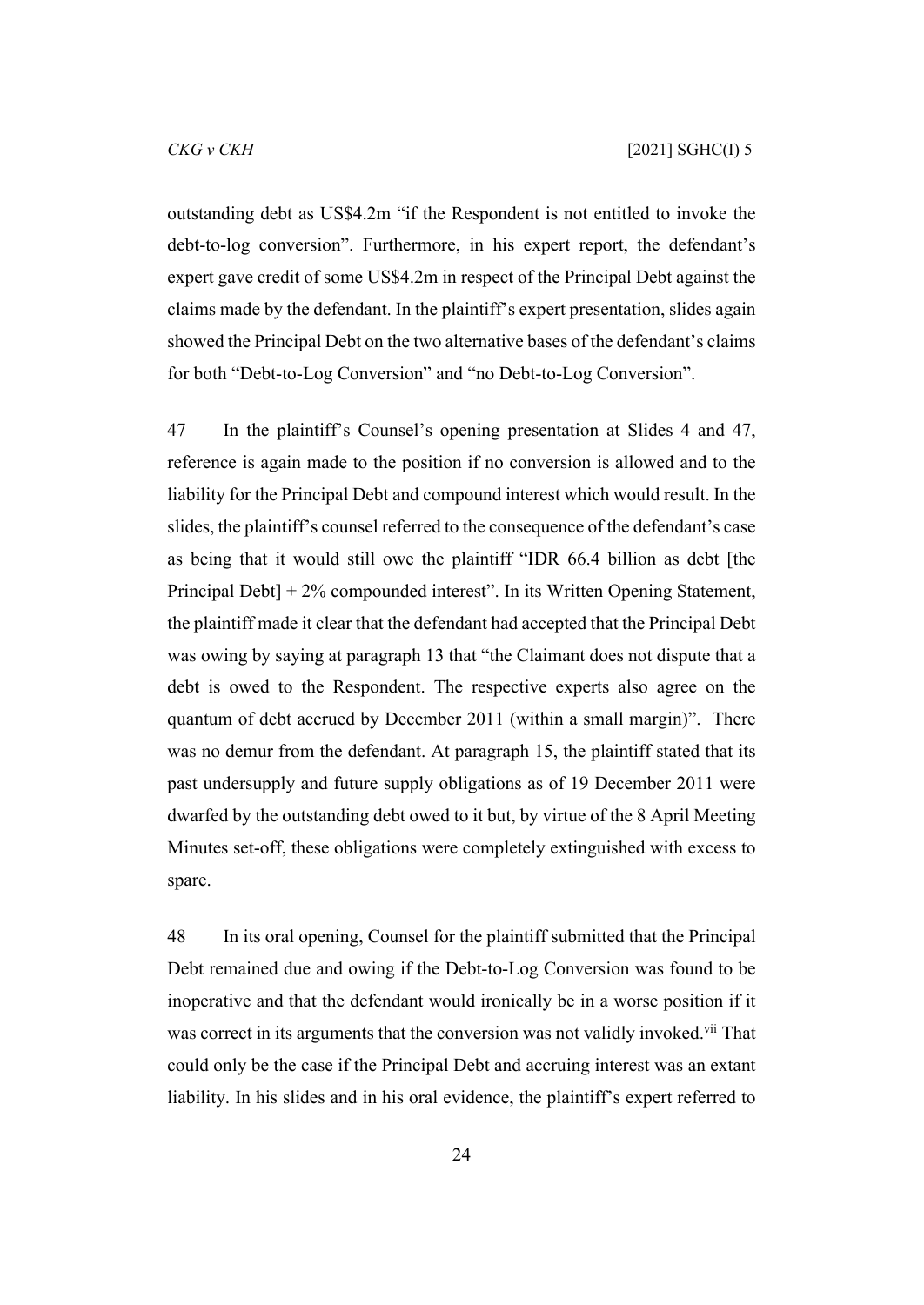a figure of US\$17.2m as the total of the Principal Debt plus accrued interest as at 3 May 2019 if no Debt-to-Log Conversion was allowed.

49 At no point did the defendant challenge these observations, save for the plaintiff's entitlement to exercise the Debt-to-Log Conversion. In the defendant's Written Opening Statement, at paragraph 26, the defendant submitted that the plaintiff's failure to compensate for any undersupply of logs on a quarterly basis between January 2010 and 15 November 2011 had to be "taken into consideration in computing any outstanding debt owing" to the plaintiff for its invocation of Clause 4 of the 8 April Meeting Minutes, thus recognising the fact that the Principal Debt had to be taken into account in one way or another. In the defendant's Counsel's oral opening, she specifically stated that the defendant's expert had made a calculation as to the amount of taxes and freight that was owed at 8 April 2011 and had arrived at a figure of approximately IDR50bn, not IDR75bn as set out in the 8 April Meeting Minutes, which covered future shipments also.<sup>viii</sup>

50 In the oral closing statements made by Counsel for the defendant, she not only conceded the existence of the Principal Debt, but provided no reason why it should not be set off against any damages claimed by the defendant. When asked specifically whether IDR75bn had been incurred by the plaintiff, she stated that, based on the experts' calculation as at 8 April 2011, the debt was IDR\$50bn and, as at mid-November, it was IDR53bn which included deliveries made between April and November with taxes that were effectively paid thereon. ix

51 At para 35 of the defendant's written post hearing submissions, the plaintiff stated that if it was wrong in invoking its rights under Clause 4 of the 8 April Meeting Minutes, the defendant would instead be exposed to the full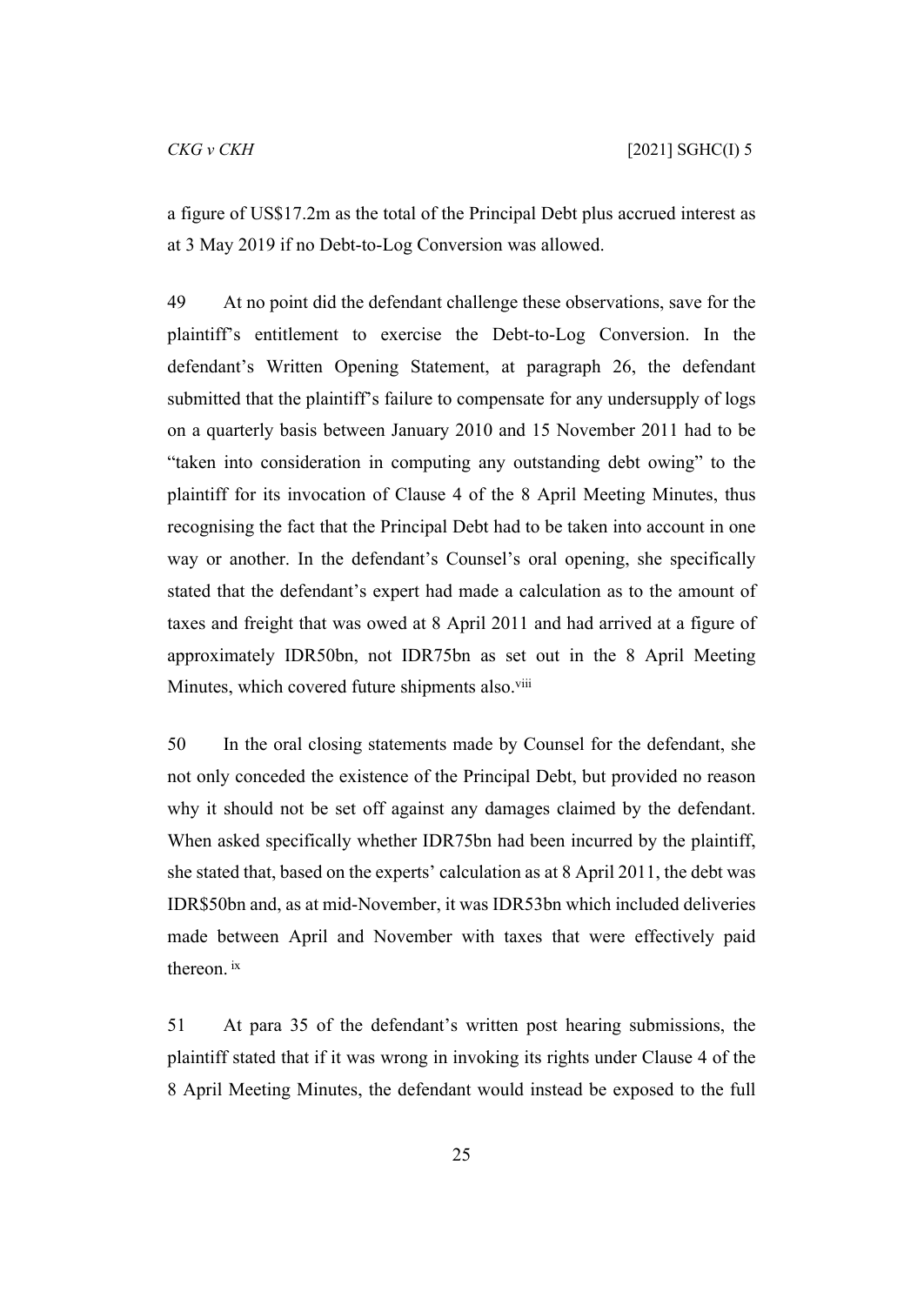extent of the 2% monthly interest set out in Clauses 2 and 3 of those minutes which would continue to run. As at 3 May 2019, if PNT Forestry Taxwere included this would amount to US\$24.2m. The point was made that the defendant had nothing to say about this during the course of the hearing and indeed had nothing to say about it in its post hearing brief either. At paragraphs 54–55 of those post hearing submissions, the defendant maintained its argument in respect of the Debt-to-Log Conversion, saying it would not make commercial sense for the defendant to agree that the plaintiff could reduce its log volume commitments due to outstanding payments when there were other payments due in the other direction. All of this, it submitted, should have been part of the amicable settlement to be discussed between the parties under clause 4(c) of the 8 April Meeting Minutes. It thus recognised the validity of the Principal Debt in making its argument that negotiation was required.

52 Whilst it is clear that there was no pleaded counterclaim for the Principal Debt, it was pleaded as a debt by way of defence in relation to the failure to meet the plaintiff's log supply obligations and, given the way in which the arbitration proceeded is stating no more than the obvious to say that, as a monetary debt, it could plainly operate as a set-off to any damages which the Tribunal found as owing for such failure, if it did not operate to reduce the actual liability to deliver logs on the basis of the Debt-to-Log Conversion ratio. It would be hard to imagine a closer connection between the Principal Debt and the claim for damages for failure to supply under the MOA, and also for the claims in respect of the Barter Trade logs and Infrastructure logs which all arose out of the same series of interconnected transactions. The reason why it was not pleaded as a counterclaim was that it was at all times accepted by the defendant that it had to be taken into account and credit given for it. The plaintiff's case was that it was entitled to do what it did, and was not looking to make an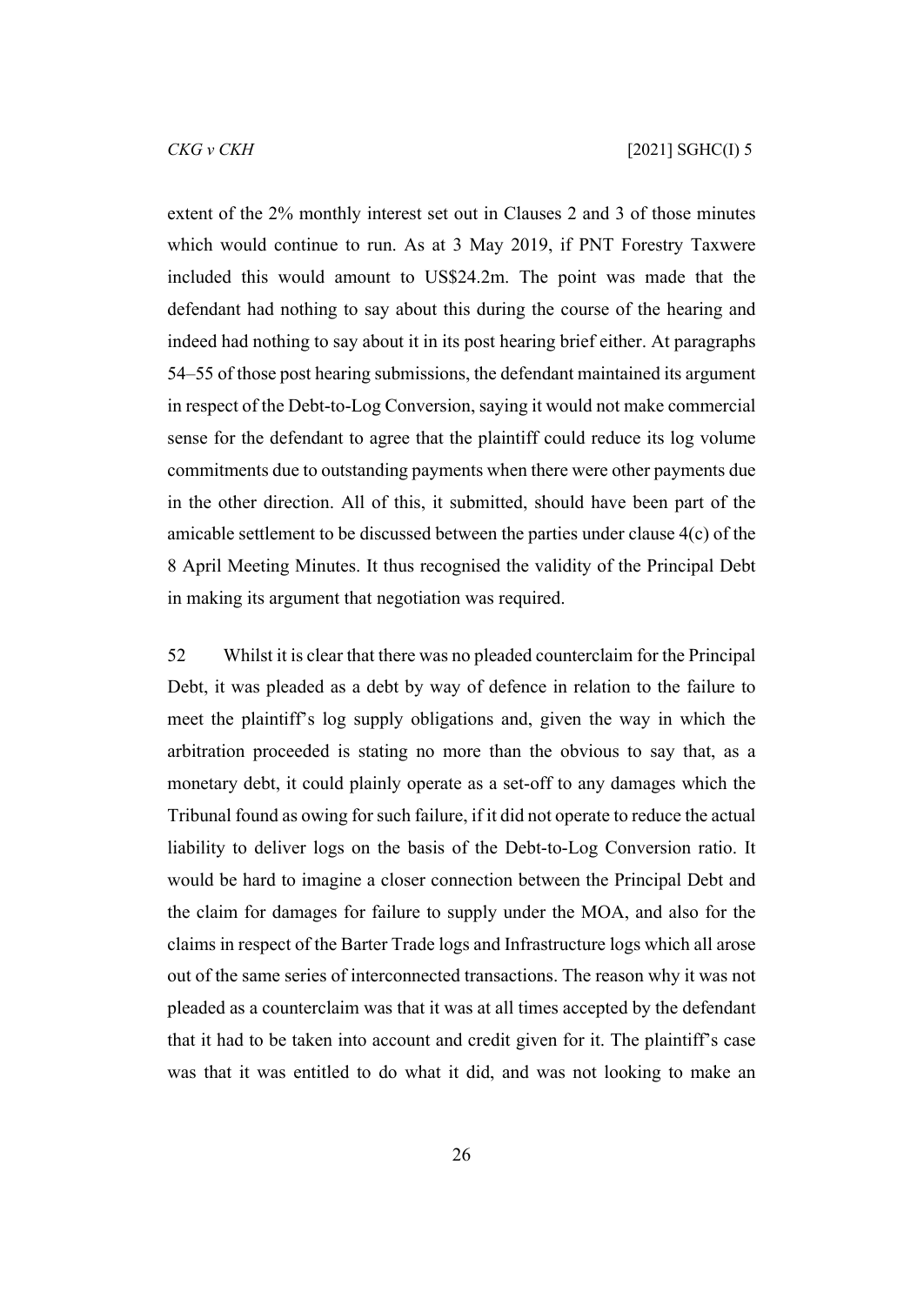additional claim over and above the set-off of the Principal Debt against its liabilities to the defendant, whatever they might turn out to be. The possibility that the Tribunal might reject its exercise of the Debt-to-Log Conversion was countenanced by the parties and by the experts and credit allowed for the Principal Debt and interest accruing thereon in that context, which the Tribunal overlooked when it came to write its Award some 15 months after the Hearing.

53 Regardless of that, the documents show that not only was the matter was the subject of discussion and debate before the Tribunal, but that the Tribunal expressly accepted the defendant's submission that the figure of IDR75bn in the 8 April Meeting Minutes represented past debt already due to the tune of approximately IDR50bn as well as sums which would fall due on future shipments.<sup>x</sup> It went on to find, at para 353 of the Award, that the defendant failed to meet its payment obligations under Clause 1 of the 8 April Meeting Minutes, and at para 378 that no payments were made at all after November 2011.

54 In discussing the Debt-to-Log Conversion question, the Tribunal itself made the point at paras 342 and 349 of the Award that the plaintiff had a remedy for breach by the defendant in failing to pay the sums it had agreed to pay, because the defendant remained liable for them with accruing cumulative interest at a high rate until full payment, regardless of any right to cease shipment of logs proportionately on the basis of the Debt-to-Log Conversion ratio. It was the Tribunal which decided that the plaintiff was not entitled to exercise that right to reduce shipments proportionately, and that the defendant's obligation to pay the instalments and the plaintiff's obligation to deliver logs ran in parallel with one another until 15 November 2011 and attempts at amicable settlement thereafter. The inexorable concomitant of the finding that there was no entitlement to reduce deliveries of logs on the basis of Debt-to-Log Conversion ratio, was that the defendant remained indebted to the plaintiff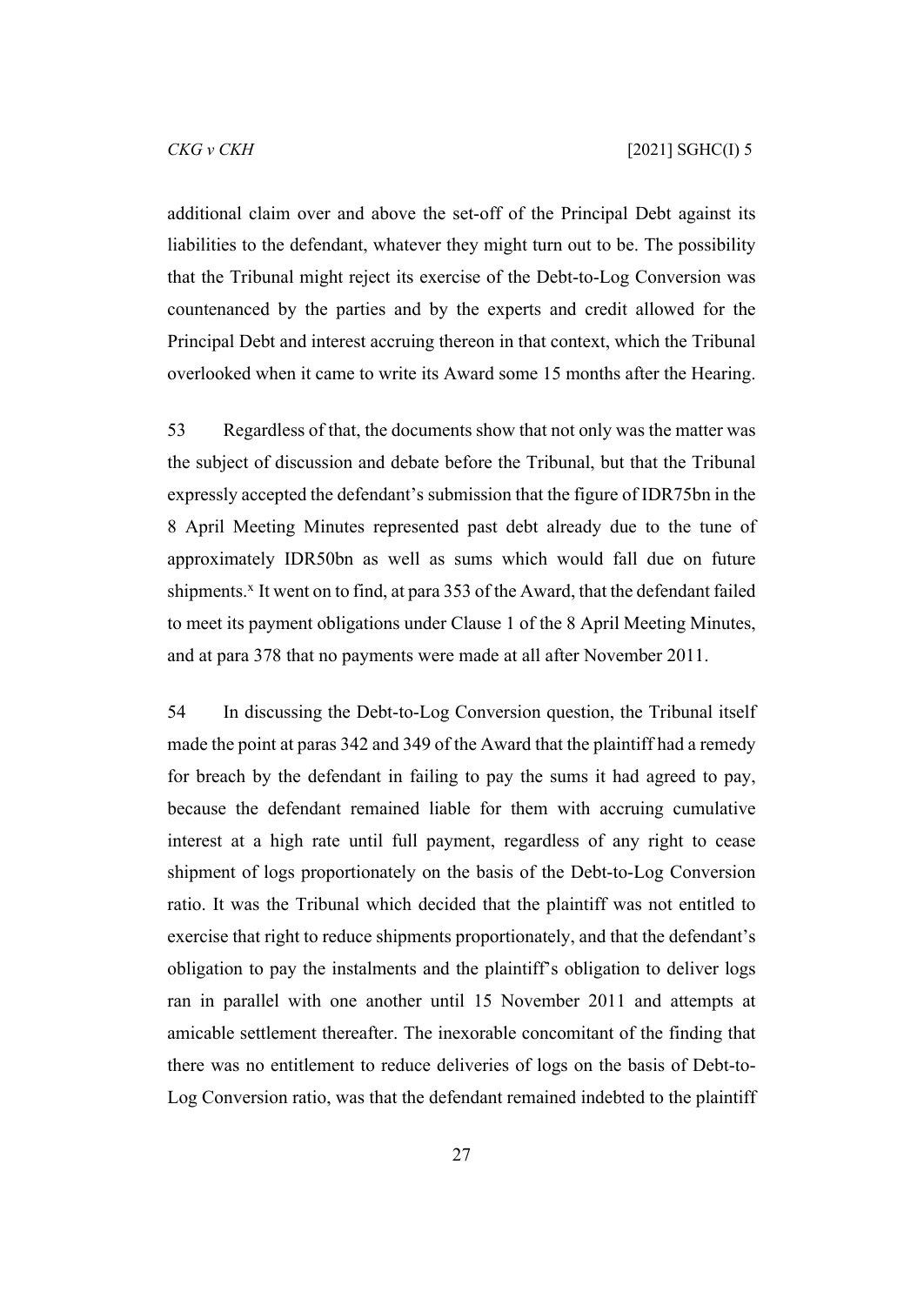in the full amount of the Principal Debt as it stood from time to time, with accruing interest, less any payments made. As the Tribunal has found, both parties were in breach of their respective obligations to deliver logs and to pay sums due. By that point, the only reduction in the Principal Debt owed by the defendant to the plaintiff had come about from the occasional payment which had been made by the defendant before November 2011. Accrued debts owing to the plaintiff at the time of what the acceptance by the defendant of what the Tribunal held to be the plaintiff's repudiatory conduct, self-evidently had to be taken into account.

55 Yet the one element which the Tribunal overlooked in coming to its conclusions on money owing in each direction was this common ground between the parties, and the Tribunal's very own finding, that a sum which had not been exactly quantified, but was of the order of IDR50bn was owed by the defendant to the plaintiff. The Tribunal made no finding as to the exact amount because it appears to have considered it unnecessary to do so as a result of its rejection of the applicability of the Debt-to-Log Conversion to justify short delivery of round logs. It is, with respect to the Tribunal, self-evident, nonetheless, that if sums are agreed to be owing in one direction, they must be taken into account when awarding damages in the other direction if the Tribunal is looking for the net balance owing between the parties and all are part and parcel of the same arbitration. Resolving the Debt-to-Log Conversion issue did not do away with the Principal Debt which had to be quantified and accounted for as between the parties, as both parties and their experts accepted, subject to the Tribunal finding the exact amount due.

56 The defendant had a full opportunity to deal with the point advanced and accepted that there was, subject to qualifications as to evidence of payment, a sum due by way of Principal Debt. Exactly the same points arise for proof of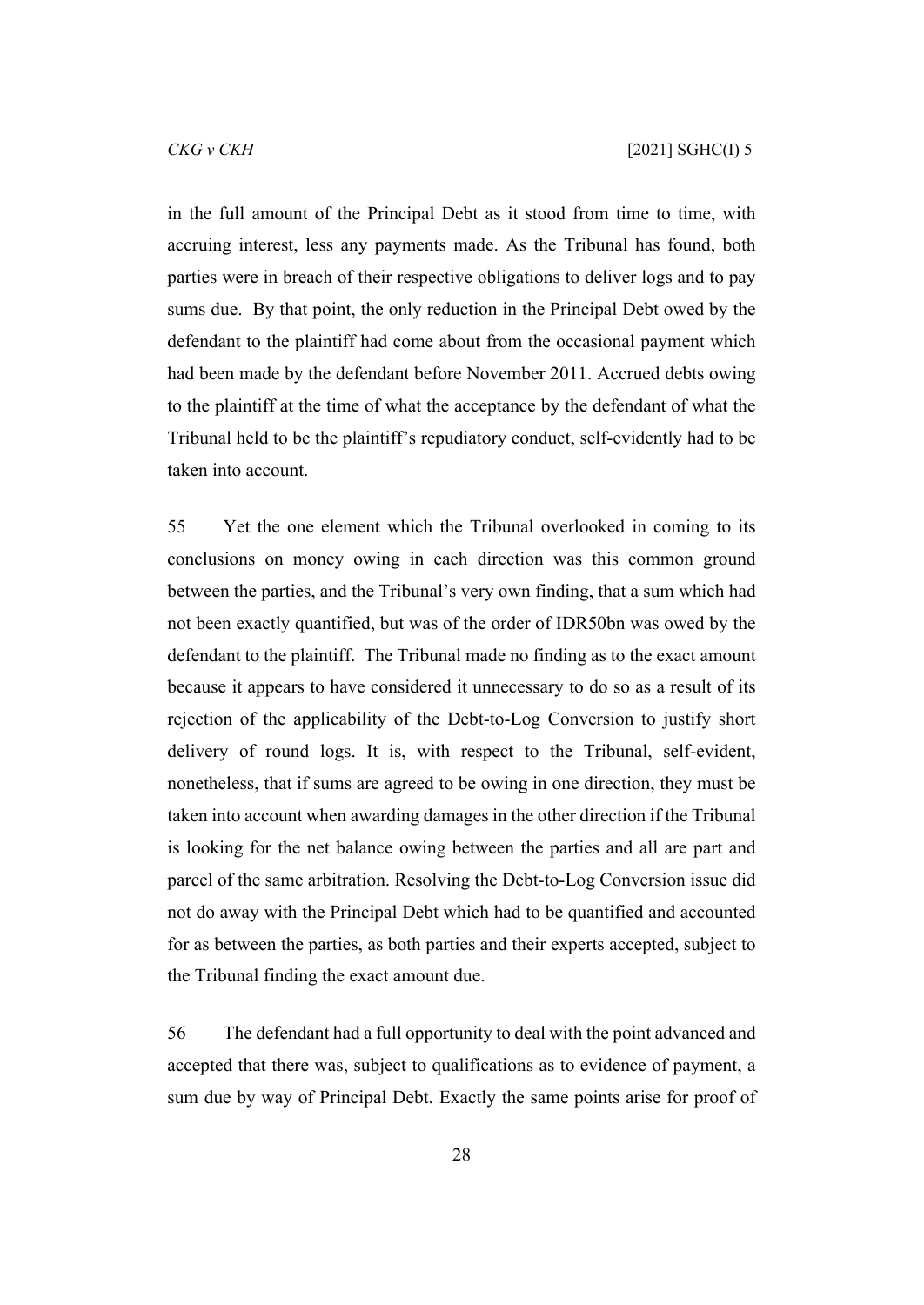the credit to be given here, as arose in calculating the purported Debt-to-Log Conversion, since the same sums formed the basis of the Principal Debt, the only difference being the accruing interest.

57 Further, if it is asked whether the defendant could have had any complaint if the Tribunal had given credit for the Principal Debt against sums awarded by way of damages for non-delivery or short delivery, the answer would be a resounding "no". That was the parties' mutual expectation.

58 It may be because the Tribunal did not produce its Award until 15 months after the evidentiary hearing that this obvious point escaped it. When this was pointed out to it in the Request, the Tribunal offered no adequate explanation for its failure, agreeing that the Principal Debt was raised by the plaintiff "as a defence to the Claim for failure of log supply obligations" and that it "sought a set off against any damages awarded in substitution of log supply". It rejected the Request on the basis of a lack of jurisdiction whilst adding, both irrelevantly and inaccurately, that the same evidence for the post-2011 taxes applied to the sums claimed as the "Principal Debt".

59 It is clear to me that the Tribunal did fail to take into account an issue which was before it, namely the existence and quantum of the Principal Debt and accruing interest, which was common ground between the parties, and which it accepted at the time of the hearing should be taken into account.

60 It is also clear that the breach caused substantial prejudice to the plaintiff because the Award failed to deal with a significant issue which could affect the sums owing between the parties and the incidence of liability for costs of the Arbitration in consequence.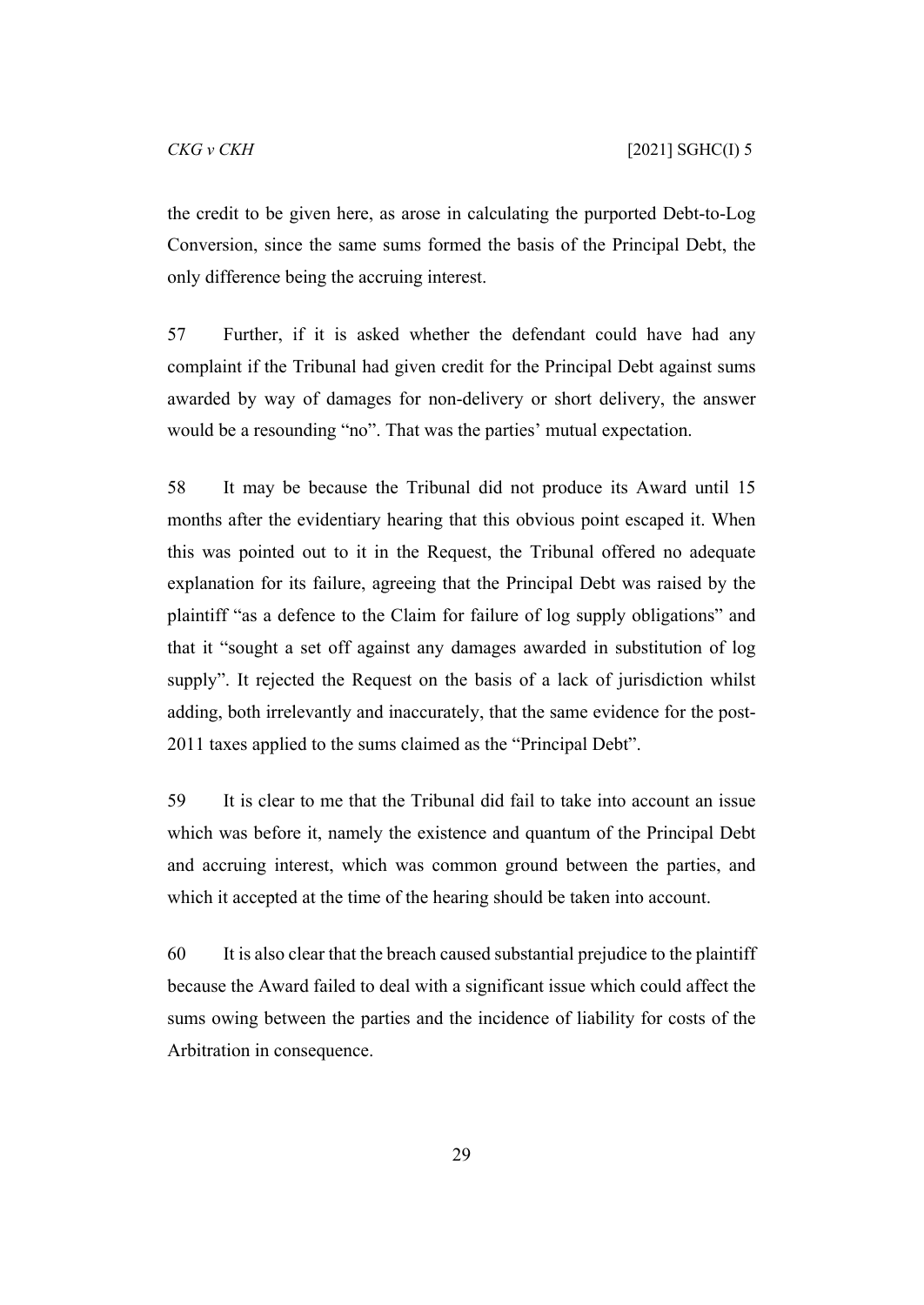61 This failure constituted a breach of the rules of natural justice for which setting aside is *prima facie* the appropriate remedy, both under the IAA and under Article  $34(2)(a)(iii)$  of the Model Law. The question arises however as to whether or not this court should suspend the setting aside in order to remit the matter to the Tribunal for it to determine the quantum of the Principal Debt which falls to be taken into account.

#### <span id="page-31-0"></span>**The Freight Interest Issue**

62 Whether right or wrong, contractually justifiable or unjustifiable, reasoned or unreasoned, I am unable to see how it can be said that the Tribunal failed to deal with the issue of interest due on the Freight Interest payments counterclaim, because the Award did refer to this claim. It may or may not be inferred that the same limited reasoning as that given for the other successful counterclaims in paragraphs 511–512 applied here. The Tribunal, wrongly in responding to the Request referred to paragraph 512 as an award of simple interest at 5.33% on this counterclaim when, read in the context of the immediately preceding paragraph it could only be taken as referring to the other two successful counterclaims. Such interest was to run only from the date of the Statement of Defence and Counterclaim (30 October 2018) to the date of the Award and then at the same rate on the Award.

63 The plaintiff submits that the Tribunal failed to determine the issue as to which of its two contentions applied to the award of interest-– its primary submission of compound interest under the 8 April Meeting Minutes or its alternative submission of simple interest. By making an unreasoned award in the Dispositive Section only in relation to this, as part of a composite award with the other successful counterclaims, it could not be taken as impliedly rejecting the plaintiff's primary submission. Whilst there was, and is, room for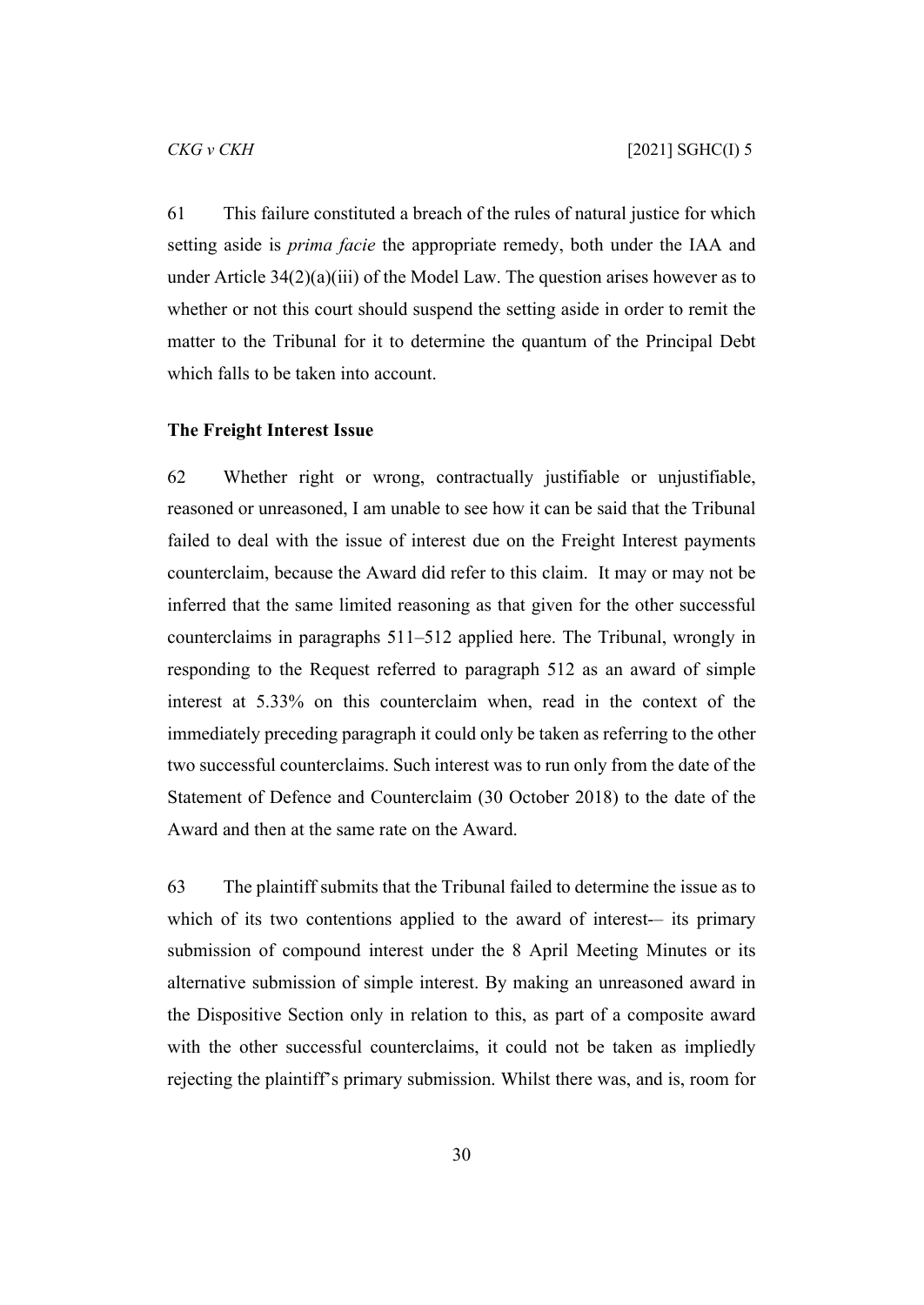argument that a different rate of interest should apply to the freight charges which were incurred post 1 September 2011 and which were to be treated, in accordance with the Tribunal's findings, as MOA deliveries (whereas the other sums related to earlier periods and different agreements, at least in part), the Tribunal lumped the counterclaims together in awarding interest in the Dispositive Section. It cannot be inferred that the Tribunal intended the reasons given in para 511 to apply to this counterclaim, when given in relation to the other two counterclaims (each party drew opposing inferences from that paragraph), but whether it did or not, the Tribunal decided the issue and it cannot be said that it failed to determine it, even if there were no reasons given for that decision and the *ex post facto* justification for the finding in the refusal to make an Additional Award was misplaced.

64 The plaintiff's application to set aside that part of the Award which dealt with the Freight Interest Issue is therefore denied.

#### <span id="page-32-0"></span>**Suspension of the setting aside proceedings**

65 Under Article 34(4) of the Model Law, the court, when asked to set aside an award may, where appropriate and so requested by a party, suspend the setting aside proceedings for a period of time in order to give the Tribunal an opportunity to take such action as would eliminate the grounds for setting aside. The parties differed as to the appropriate course for this court to adopt, should it come to the conclusion that there was a breach of the rules of natural justice. The parties each prayed in aid the policy of limited curial intervention as justifying their respective submissions that the court should suspend or not suspend the setting aside. The plaintiff submitted that the court should not exercise this discretion, while the defendant relied on the Court of Appeal's judgment in *Soh Beng Tee* at [92], that where a breach is in respect of an isolated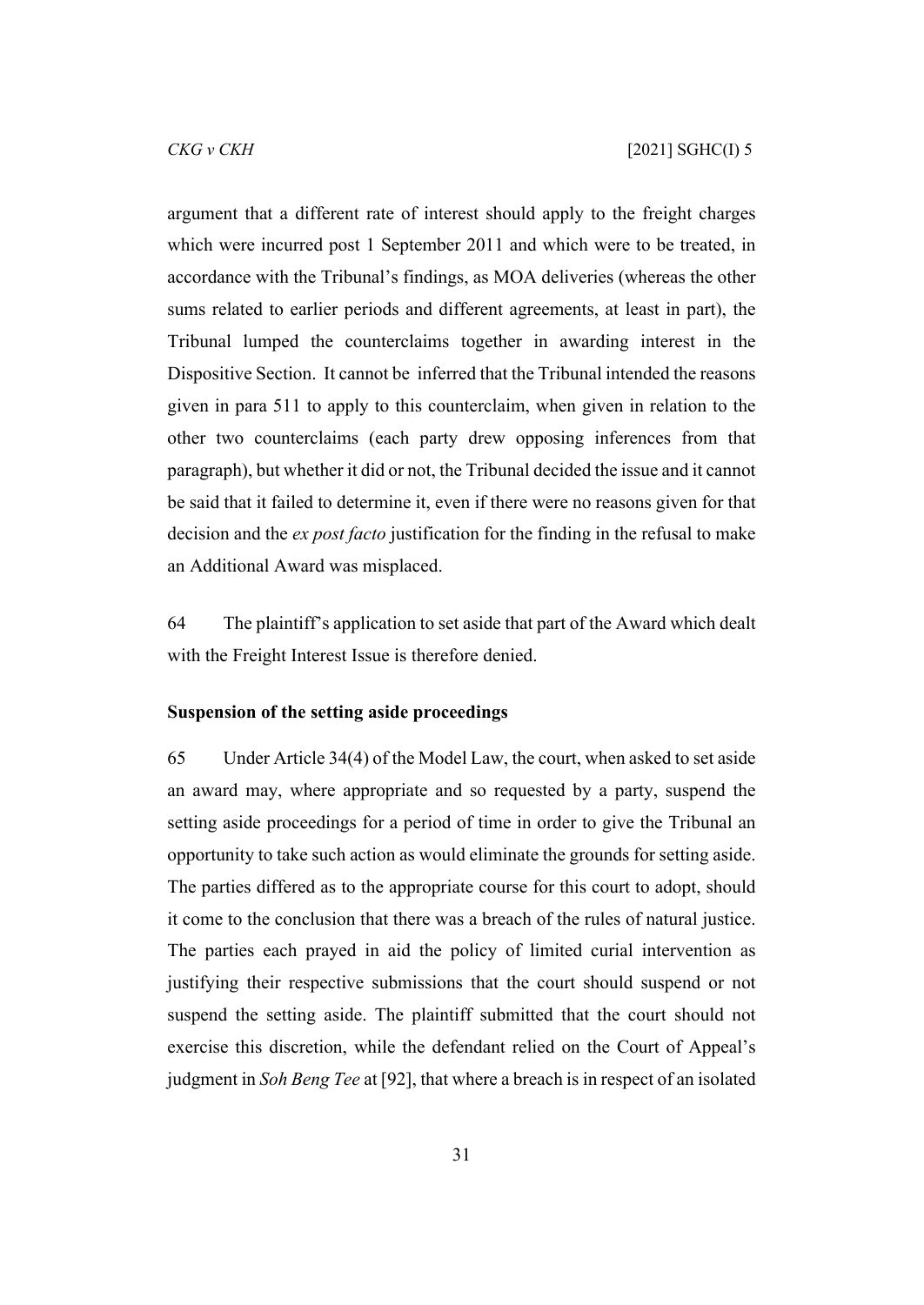issue, it would not be sensible, appropriate or proportionate to set aside the entire award. In that case, the court found that setting aside the whole Award would force parties to re-arbitrate the entire case, where the arbitrator's failure to hear the party pertained only to one amongst other severable issues the arbitrator has decided.

66 Given the number of issues which the Tribunal has decided which are not the subject of any challenge, in my judgement, the natural solution to adopt, in the ordinary way, would be to suspend the setting aside in order to allow the Tribunal to decide the one issue which it ought to have, but failed to, decide. The plaintiff relied upon a decision of the English court in *Secretary of State for the Home Department v Raytheon Systems Ltd* [2015] 159 Con LR 168 where Akenhead J, applying different statutory rules, decided that it would be invidious and embarrassing for a tribunal to seek to free itself of its previous ideas in order to redetermine the same issues. He decided that this would create undesirable tensions and pressures even for a conscientious tribunal. The question posed by the plaintiff was whether there could be confidence that the Tribunal here could rid itself of its previously expressed views in coming to a conclusion on the quantum of the Principal Debt. The plaintiff suggests that the court should set aside affected parts of the Award, and for those parts of the Award to be determined by a newly constituted tribunal. But this would mean that the newly constituted tribunal would also have to decide on the issue of costs in relation to the rest of the matters heard by the Tribunal, besides determining sums that have a bearing on the balance of sums due after taking account of the rest of the Award that would remain valid.

67 The question which arises here therefore is whether or not this Tribunal of distinguished arbitrators can approach the matter, which it failed to decide, in a balanced and open-minded way in order to determine what, if any, sums are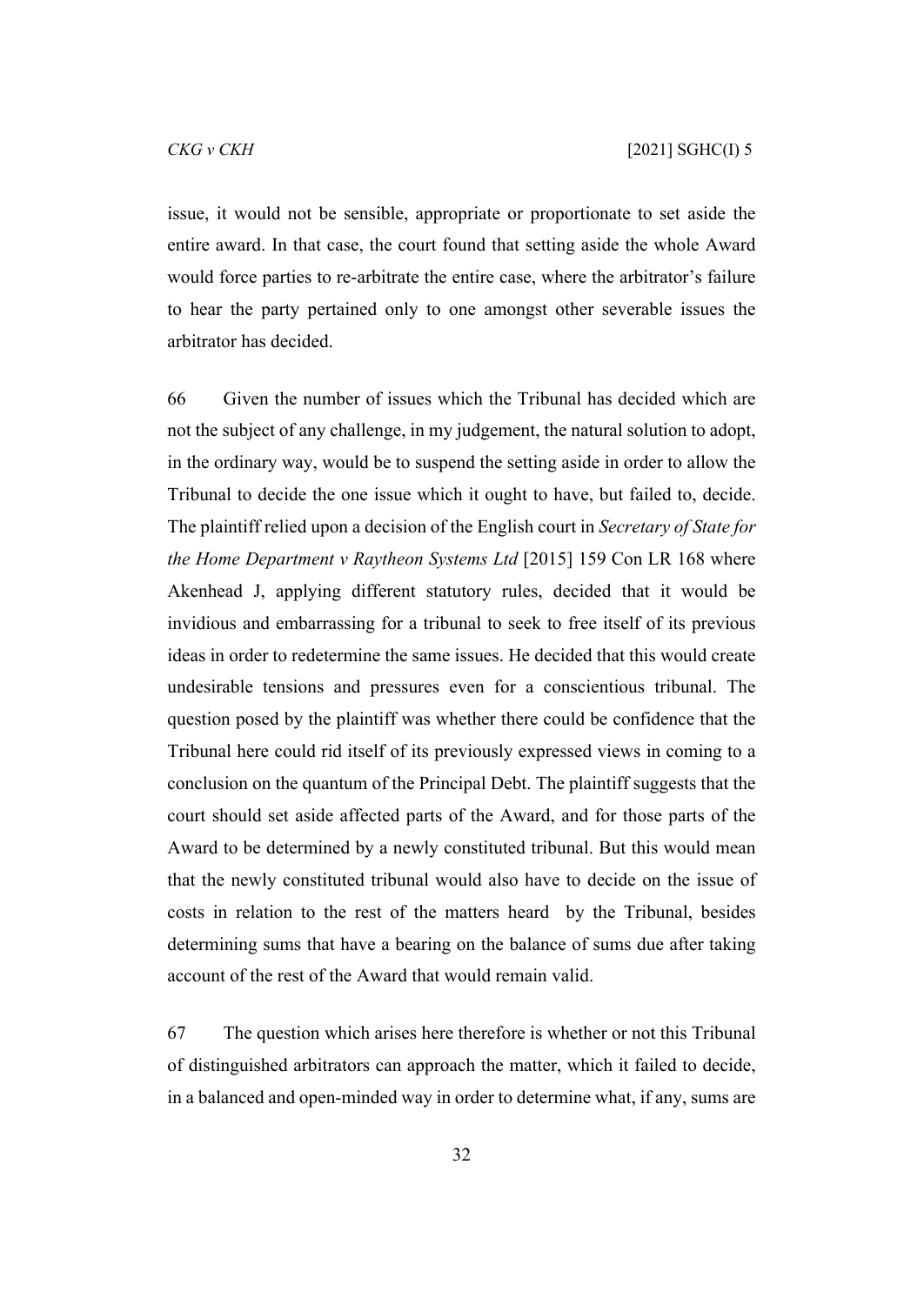owing by way of Principal Debt and compound interest which should be set off against the damages awarded to the defendant for the plaintiff's non-delivery under the MOA.

68 I would not have any difficulty in deciding that this Tribunal should be allowed to put right the breach of natural justice and decide the matter which it overlooked but for the terms of the Tribunal's response to the Request. It is not the conclusion reached as to its limited jurisdiction which troubles me, but the second reason given for refusing the Request. There it is stated that "the record contains no evidence that the Respondent made the necessary underlying payments, subject to reimbursement from the Claimant". The Tribunal then went on to equate the evidence provided for the post-2011 taxes with that provided for the Principal Debt. It is not for me to direct the Tribunal in any way but it is, in fact, self-evident, by reason of the existence of the 8 April Meeting Minutes alone and the concessions made, quite apart from the Tribunal's own findings, that the evidence is different. Whilst there have always been qualifications to the concessions made by the defendant, the Tribunal must put behind it the views it has expressed in the Decision on the Additional Award Application, if it is to be in a position to decide the Principal Debt Issue in a fair manner and to do justice to both parties.

69 I have come to the conclusion that this Tribunal should be given the opportunity to put matters right and that it can be trusted to do so notwithstanding the views it has previously expressed. All judges and arbitrators are fallible, as all recognise in theory, but many of us have difficulty in recognising our own mistakes. I consider that this Tribunal should be capable of recognising its omission and the imprudence/inaccuracy of the Decision on the Additional Award Application, in order to approach the Principal Debt Issue and the available evidence in an open-minded manner. I do not consider that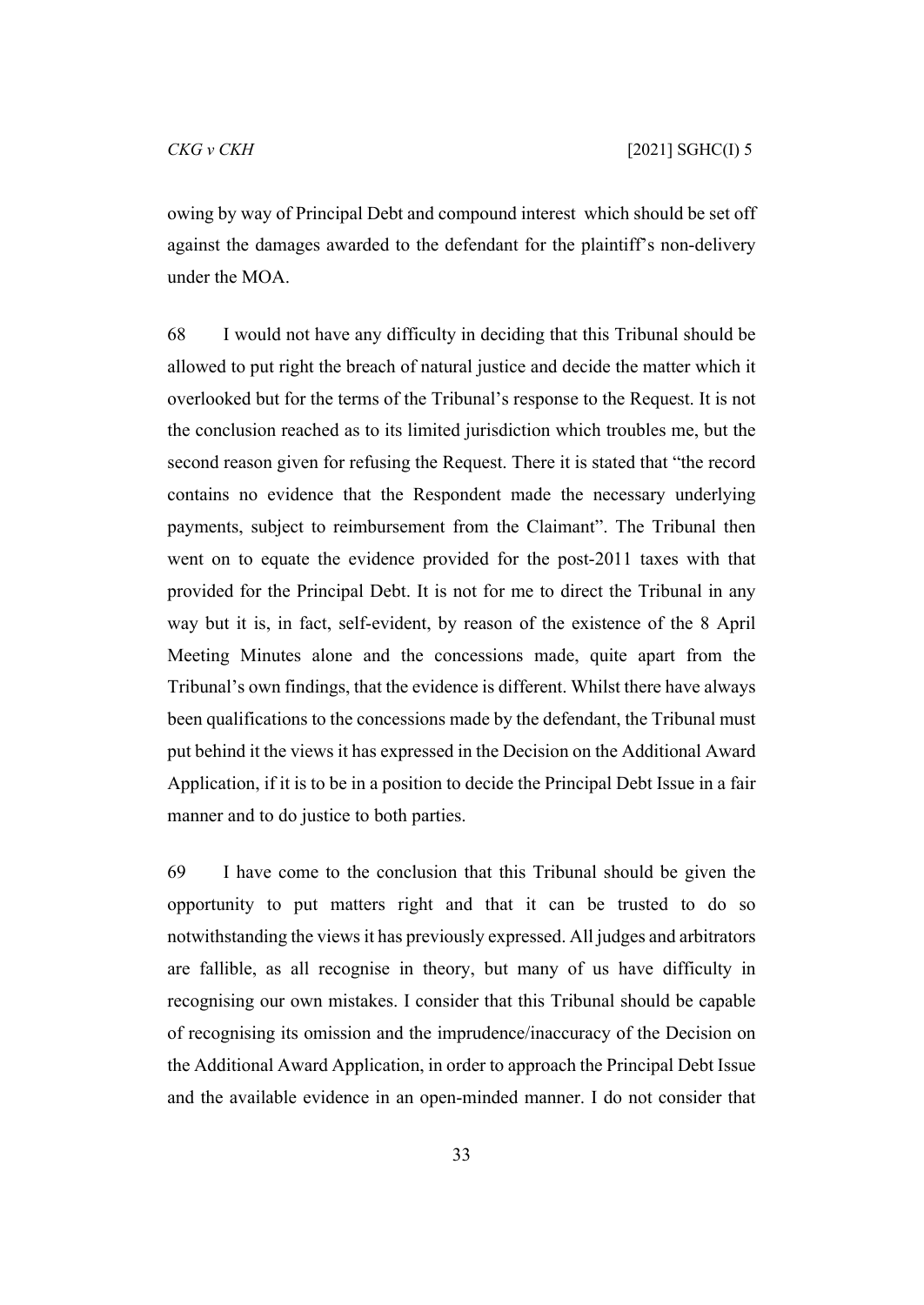that the only plausible outcome of a remission will be an affirmation of what was said in the Decision on the Additional Award Application.

70 It is not only the distinction of the Tribunal which leads me to this conclusion, but also the dire consequences of setting aside parts of the Award. The effect of setting aside those parts of the Award which are affected by the failure to determine the Principal Debt Issue would be to require a differently constituted Tribunal not only to decide the Principal Debt Issue itself, but also the issue of the costs of the whole reference, which would likely be affected by the determination of the Principal Debt Issue. That would involve consideration of all the other elements in the Arbitration. Moreover, the status of the existing award with those parts which have not been set aside creates difficulties. There are obvious problems in having an award which is valid, insofar as it is not set aside, with sums owing under it, whilst a differently constituted Tribunal determines a related question which could alter the net balance owing from one party to the other. To adopt that course does not seem to me to be a wise solution, unless one is driven to conclude that the existing Tribunal cannot now do justice between the parties. I am glad to say that I am not driven to that conclusion, and that I consider the right course is to suspend the setting aside proceedings for a period of time to be determined after consultation with the Tribunal, which should be asked how long is needed for it to resume the arbitral proceedings in order to determine the Principal Debt Issue and the consequent effect on the Award as a whole.

#### <span id="page-35-0"></span>**Subsequent development**

71 Questions of enforcement of the valid parts of the Award are not before me but there was discussion of what the consequences might be of the different options open to the court, including the possibility of setting aside the whole of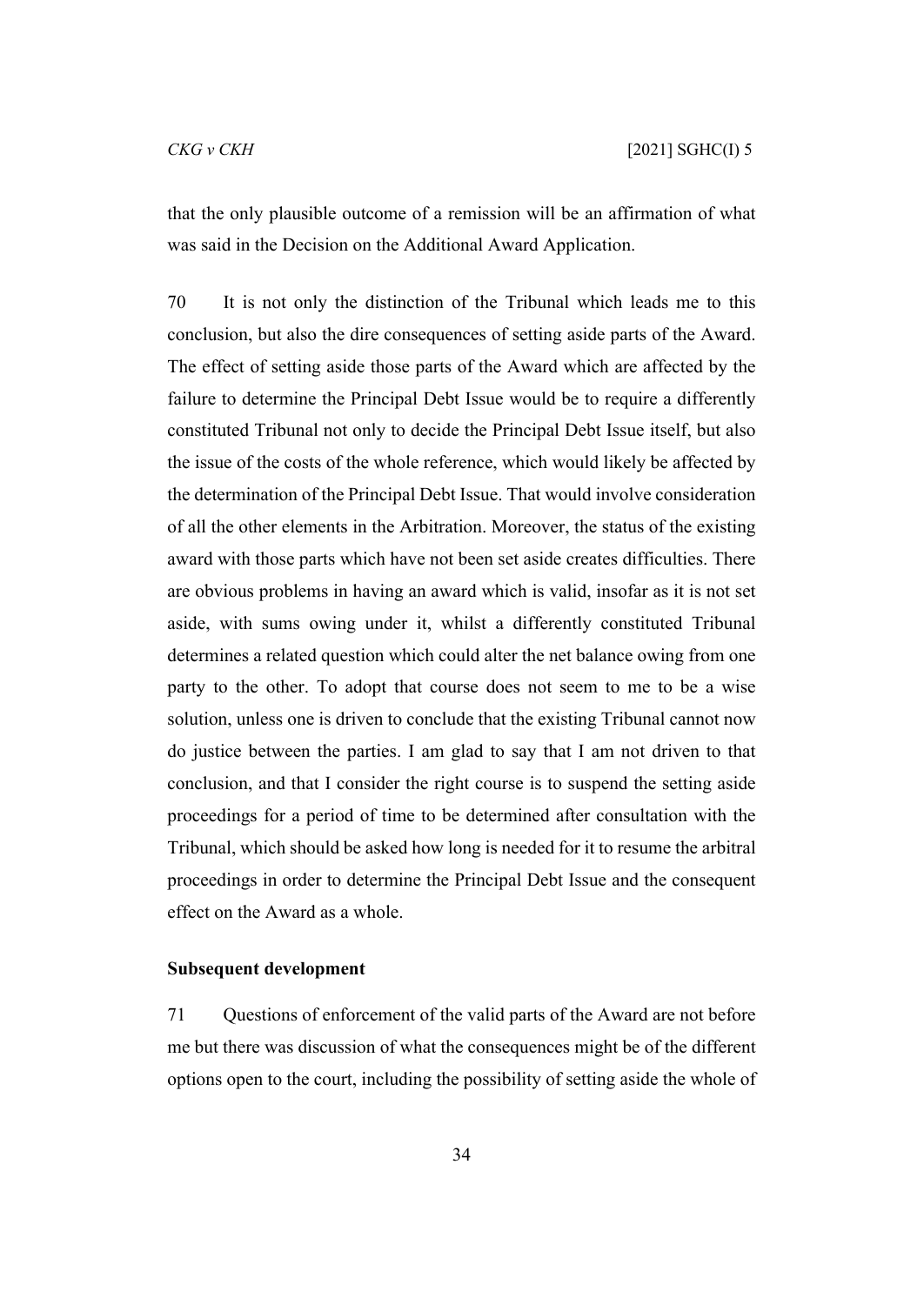the Dispositive Section of the Award, which appeared, ultimately to be the plaintiff's primary submission for relief. In making the suspensory order that I am making in order to allow the Tribunal the opportunity to determine the issue which they failed to determine and "eliminate the grounds for setting aside". I have in mind the issue of enforcement about which I asked the parties. The defendant failed to inform the court that it had obtained an *ex parte* order from the Hong Kong courts obtaining leave to enforce the Award on 24 or 25 May 2021, which it served on the plaintiff in the British Virgin Islands on the very day of the hearing.

72 In the current circumstance, if it were a matter for this court, it appears almost inevitable that any enforcement proceedings would be stayed pending the Tribunal's decisions as to whether it would determine the Principal Debt Issue and the interest accruing thereon and any determination of that issue. If the Tribunal were to fail to eliminate the grounds for setting aside, the Award would then fall to be set aside.

73 On discovery of the enforcement proceedings which had been begun and which are apparently being pursued, the plaintiff wrote to the court on 10 June, two days after the hearing of its Originating Summons, to inform it of the steps taken by the defendant. The defendant responded by saying it had no duty to give notice of what it had done pending service of the *ex parte* order on the plaintiff in the British Virgin Islands and that it was "inappropriate" to inform the court of this prior to service also. That latter submission has only to be stated to be rejected when the court had asked about the position on enforcement.

74 The plaintiff has by its most recent letter dated 15 June 2021 sought an order suspending the Award pending this decision of the court and any appeal therefrom. The defendant replied on 16 June 2021 that the order sought by the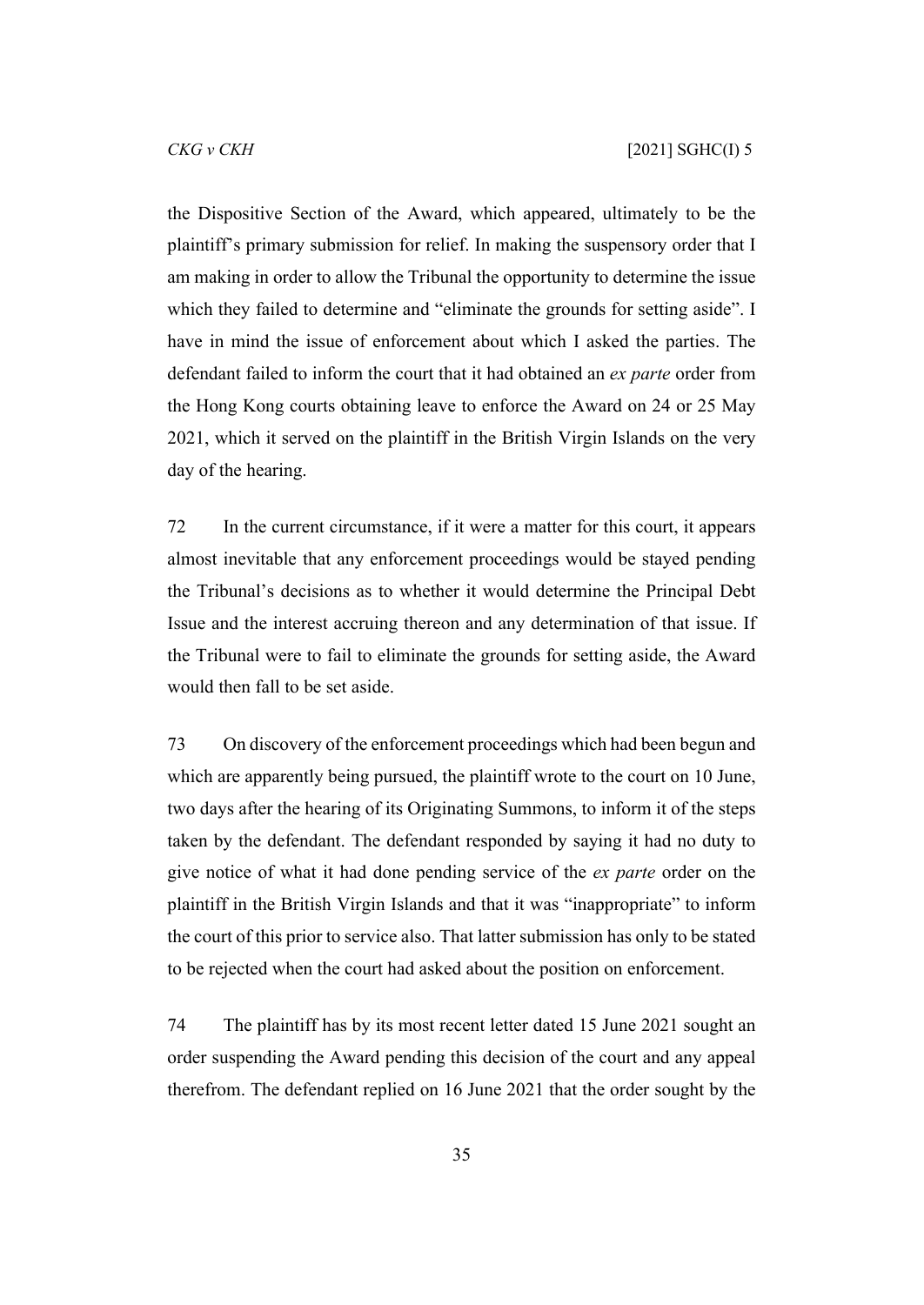plaintiff is not within the terms of the Originating Summons for this application. The plaintiff's request raises questions relating to the court's inherent jurisdiction to suspend, which should be determined on a fully argued basis.

75 In the circumstances of the defendant seeking to "steal a march" on the plaintiff before the decision of this court however, it appears to me that the right course is, as the plaintiff ultimately submitted, to say that the whole of the Dispositive Section of the Award will be set aside, unless the grounds for setting aside are eliminated, so that it is obvious to any court before which enforcement is being sought, that the net sums owing from one party to the other are in issue and remain to be determined. The Award, whilst itself, not suspended at this stage, pending further argument, is under challenge by reason of the order the court is now making. It is not for this court to say how other courts in other jurisdictions should act but it can make plain its own view, as the court of supervisory jurisdiction, that enforcement of any part of the order would run counter to the order this court is now making, pending resolution of outstanding matters, whether before this court in resolving the issue of suspending the Award or the Tribunal's elimination of the grounds for setting aside.

#### <span id="page-37-0"></span>**Conclusion**

76 The plaintiff's application in relation to the Freight Interest Issue therefore fails. The plaintiff's application in relation to the Principal Debt Issue succeeds to the extent that all the Dispositive Section of the Award, as well as those parts specifically affected by the failure to determine the Principal Debt Issue and interest thereon should be set aside, if the Tribunal is unable to eliminate the grounds for setting them aside. The relevant paras are paras 519– 524 and Section XII in its entirety.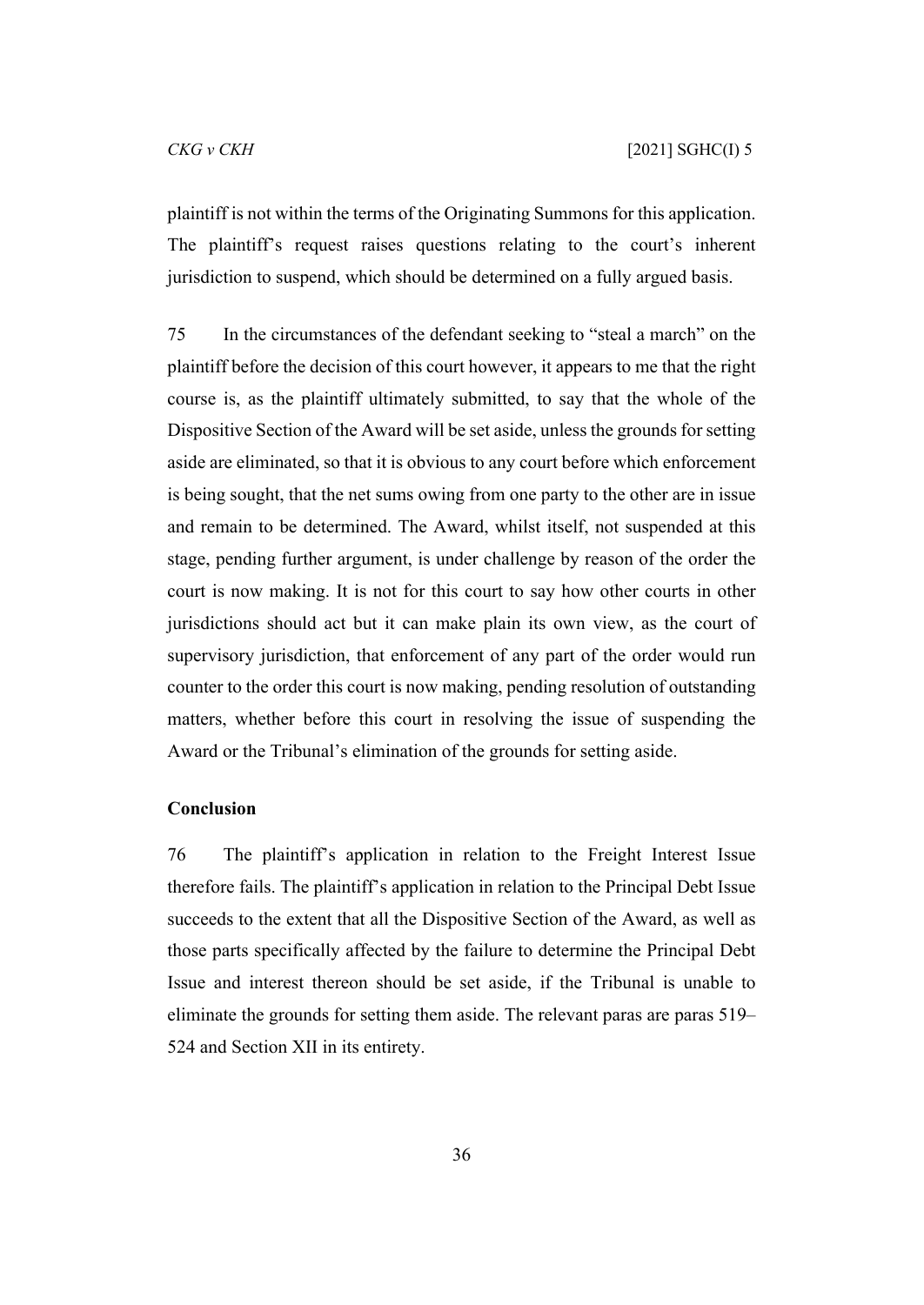77 The order will be for the setting aside of these proceedings to be suspended for a period of time to be determined by the court, following the consultation by the parties jointly with the Tribunal in order to ascertain what period is needed for the Tribunal to determine the Principal Debt Issue and interest thereon and other matters consequent upon that determination. If, of course, the Tribunal considers that it is unable to approach the Principal Debt Issue in an open minded manner because of the views it has already expressed or considers itself unable to eliminate the grounds for setting aside, no doubt it will inform the parties accordingly and the matter can be brought back before this court for the court to decide what to do in those circumstances.

78 Whilst I have not heard the parties on the issue of costs, which would have been premature prior to the result of the Originating Summons being known, unless there are special circumstances which apply, it appears to me that the plaintiff should be entitled to its costs of the application to this court, notwithstanding its failure on the less important Freight Interest Issue. In essence it has succeeded on the point that really mattered, namely the Principal Debt Issue. I make no final decision on that question because there may be matters of which I am unaware and which I should take into consideration but I express that provisional view in the hope that it may assist the parties.

79 I would be grateful if the parties could liaise with a view to agreeing the Order which follows from the decisions I have made in this judgement.

Jeremy Lionel Cooke International Judge